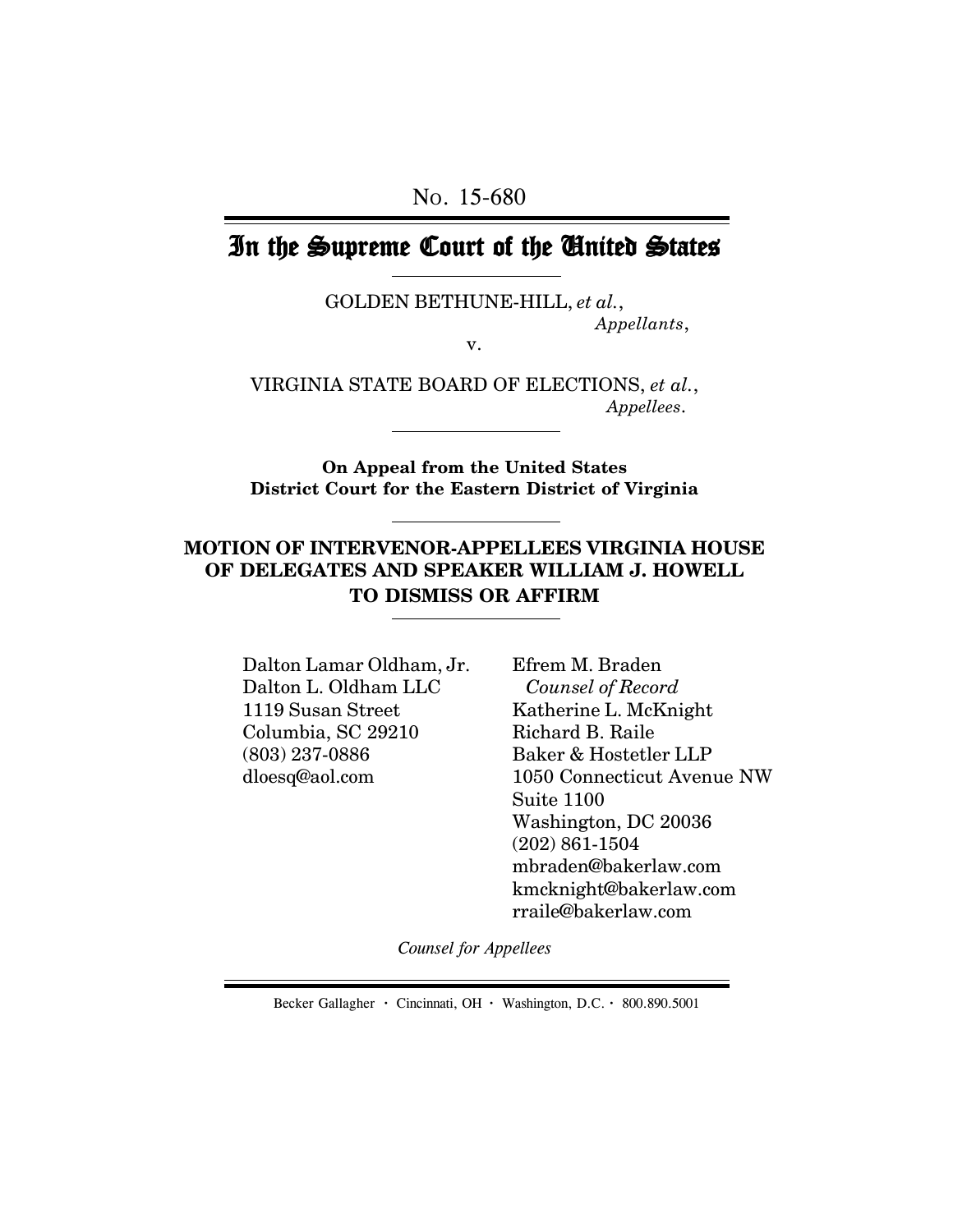#### **RESTATEMENT OF QUESTIONS PRESENTED**

The questions presented are as follows:

1. Whether the court below erred in considering Appellants' *Shaw* claim despite their failure even to attempt to prove that the Virginia House of Delegates could achieve its race-neutral redistricting goals in a plan with significantly more racial balance, as required in *Easley v. Cromartie*, 532 U.S. 234, 258 (2001).

2. Whether the court below correctly required Appellants to prove that traditional districting principles were actually subordinated to race in the Virginia House redistricting plan before applying strict scrutiny.

3. Whether Appellants forfeited the argument that the use of a general numerical aspiration in redistricting is racial predominance *per se* by failing to raise it in district court. And, if there is no forfeiture, whether this Court should overturn decades of precedent allowing and requiring states to meet numerical racial targets in drawing voting districts.

4. Whether the court below erred in applying strict scrutiny to Virginia House District 75 even though the district saw minimal alteration from the benchmark district and did not incorporate majority-black precincts where doing so would conflict with the House's neutral goals.

5. Whether the Virginia House's decision to maintain BVAP in the Challenged Districts above bare majorities was narrowly tailored under Section 5 of the Voting Rights Act where the House was incapable of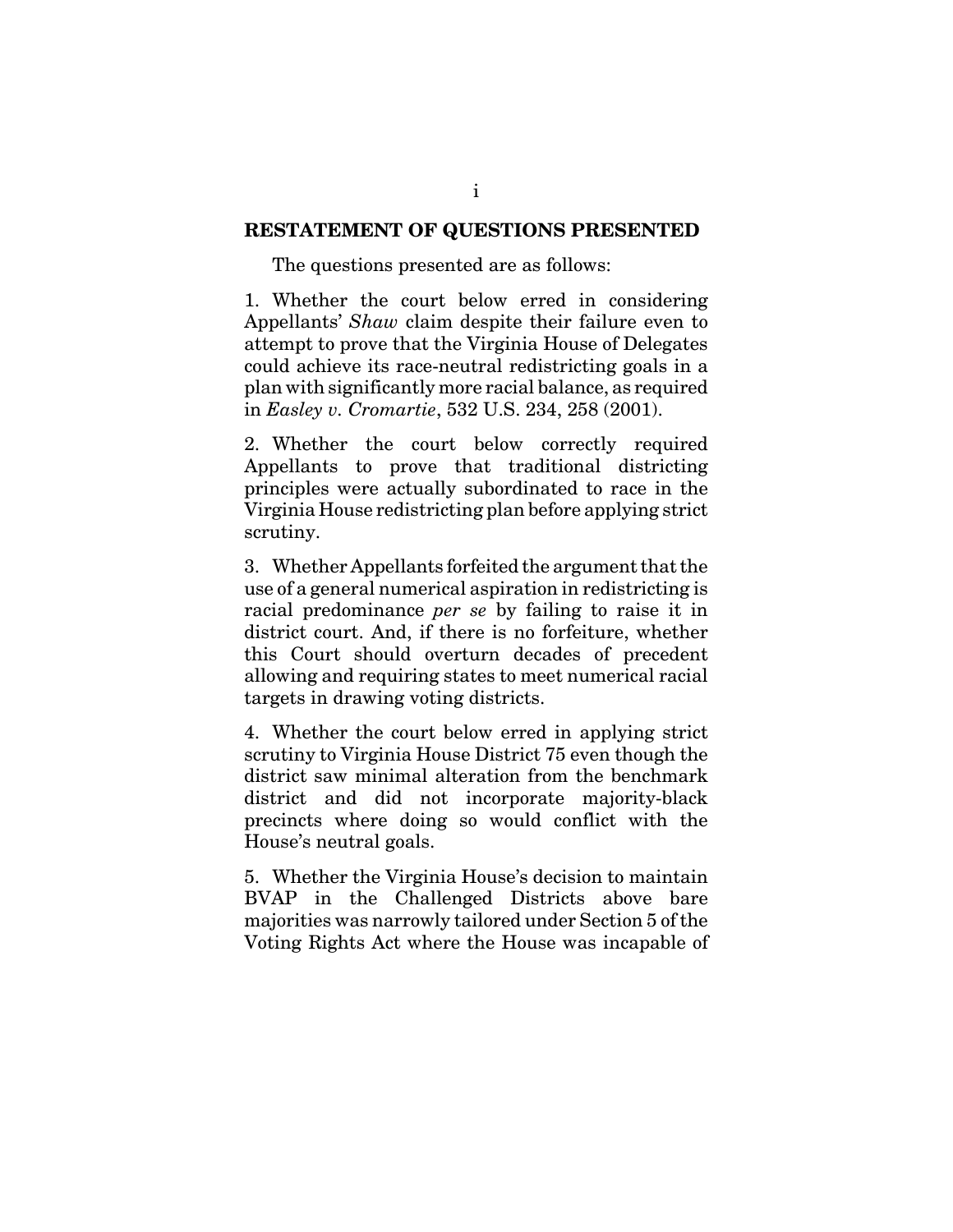proving a substantial reduction in racially polarized voting since 2001.

6. Whether the court below correctly concluded that the Virginia House's use of race in drawing House District 75 was narrowly tailored when the House maintained the district at 55% BVAP and was incapable of proving a substantial reduction in racially polarized voting since 2001.

7. Whether the Virginia House's use of race was narrowly tailored under Section 2 of the Voting Rights Act.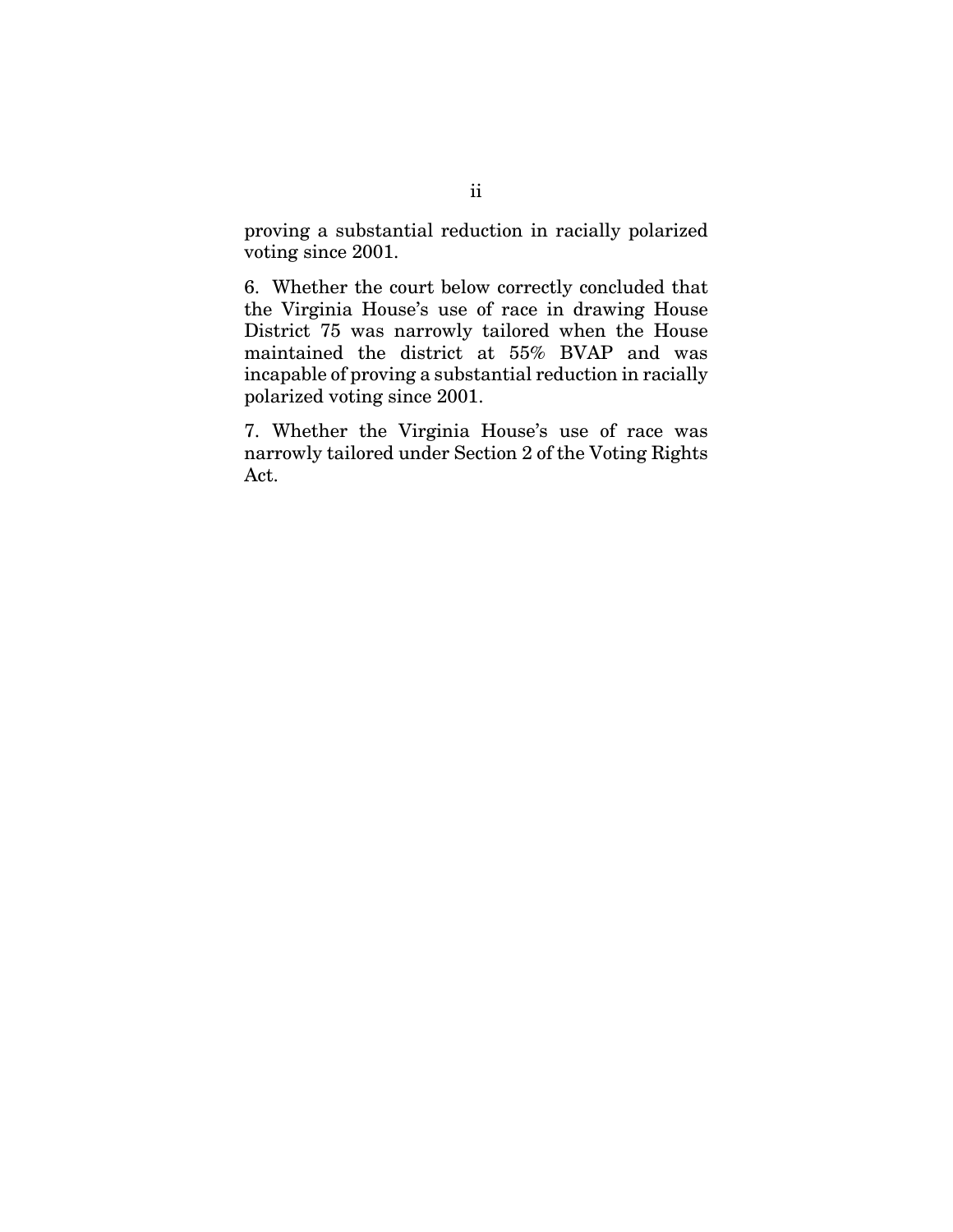# **TABLE OF CONTENTS**

|                                     | RESTATEMENT OF QUESTIONS                                                                                                                              |  |  |
|-------------------------------------|-------------------------------------------------------------------------------------------------------------------------------------------------------|--|--|
|                                     |                                                                                                                                                       |  |  |
|                                     | $STATEMENT$<br>$\mathbf{1}$                                                                                                                           |  |  |
|                                     | STATEMENT OF FACTS  2                                                                                                                                 |  |  |
| REASONS FOR GRANTING THE MOTION  11 |                                                                                                                                                       |  |  |
| T.                                  | The District Court Correctly Rejected the<br>Challenge to Districts Drawn in Substantial<br>Compliance with Traditional Districting<br>Principles  14 |  |  |
|                                     | A. Neglect of Traditional Criteria Is an<br>Essential Element of a Shaw Claim  14                                                                     |  |  |
|                                     | B. Appellants Failed To Present Evidence of                                                                                                           |  |  |
| II.                                 | The Court Correctly Rejected the Challenge<br>to HD63, HD80, and HD95 Because Political<br>Considerations Predominated  28                            |  |  |
| HL.                                 | All Challenged Districts Were Narrowly<br>$Tailored \dots \dots \dots \dots \dots \dots \dots \dots \dots \dots \ 30$                                 |  |  |
|                                     |                                                                                                                                                       |  |  |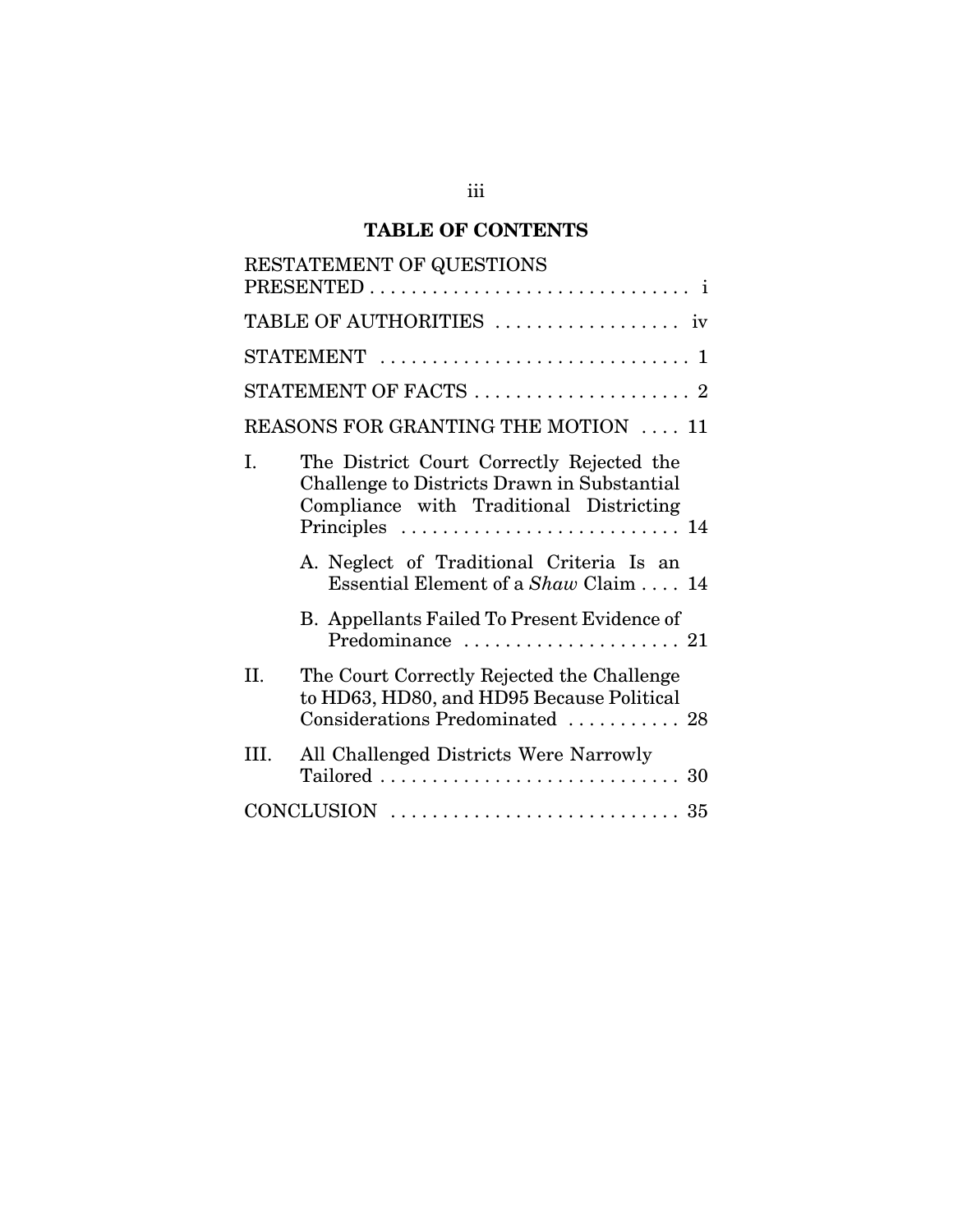#### **TABLE OF AUTHORITIES CASES**

| Ala. Legislative Black Caucus v. Alabama,<br>135 S. Ct. 1257 (2015)  passim                                          |
|----------------------------------------------------------------------------------------------------------------------|
| Am. Nat'l Bank & Trust Co. of Chi. v. Haroco, Inc.,                                                                  |
| Arlington Heights v. Metro. Hous. Dev. Corp.,                                                                        |
| Backus v. South Carolina,<br>857 F. Supp. 2d 553 (D.S.C. 2012)  19, 20                                               |
| Bartlett v. Strickland,                                                                                              |
| Beer v. United States,                                                                                               |
| Bone Shirt v. Hazeltine,<br>461 F.3d 1011 (8th Cir. 2006)  33                                                        |
| Bush v. Vera,                                                                                                        |
| Cano v. Davis,<br>211 F. Supp. 2d 1208 (C.D. Cal. 2002) $\ldots$ 20                                                  |
| Chapman v. Meier,                                                                                                    |
| Clark v. Putnam Cnty.,<br>293 F.3d 1261 (11th Cir. 2002)  18                                                         |
| Comm. for a Fair and Balanced Map v. Illinois<br>State Bd. of Elections,<br>835 F. Supp. 2d 563 (N.D. Ill. 2011)  20 |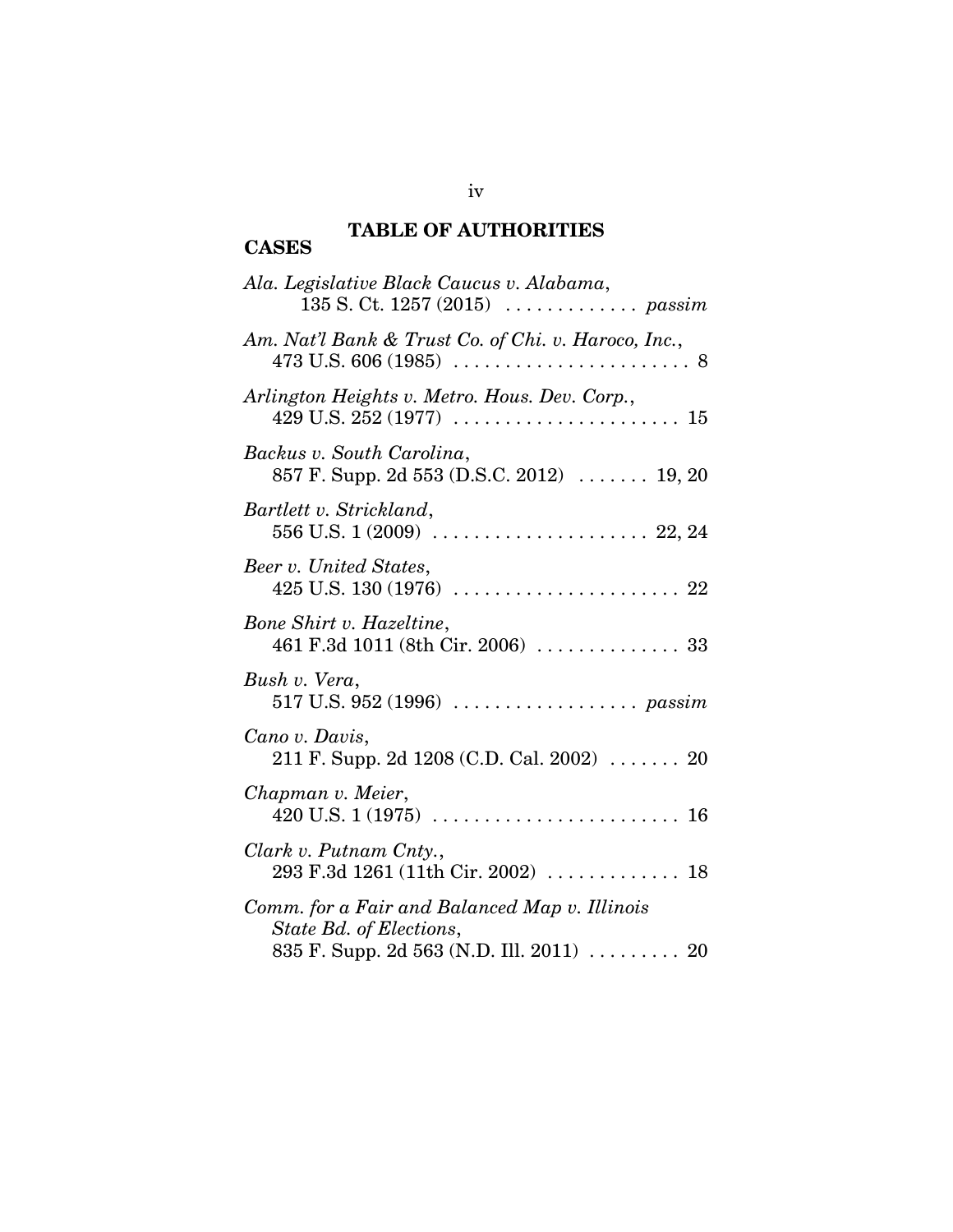| DeWitt v. Wilson,<br>856 F. Supp. 1409 (E.D. Cal. 1994)  19                             |
|-----------------------------------------------------------------------------------------|
| Easley v. Cromartie,                                                                    |
| Gaffney v. Cummings,                                                                    |
| Georgia v. Ashcroft,                                                                    |
| Harris v. Ariz. Indep. Redistricting Comm'n,<br>993 F. Supp. 2d 1042 (D. Ariz. 2014)  5 |
| Hartman v. Moore,                                                                       |
| Harvell v. Blytheville Sch. Dist. No. 5,<br>126 F.3d 1038 (8th Cir. 1997)  20           |
| Hays v. Louisiana,<br>839 F. Supp. 1188 (W.D. La. 1993)  19                             |
| Hunt v. Cromartie,                                                                      |
| Hunter v. Underwood,                                                                    |
| Jamerson v. Womack,                                                                     |
| Jeffers v. Clinton,<br>756 F. Supp. 1195 (E.D. Ark. 1990)  33                           |
| Jennings v. Stephens,                                                                   |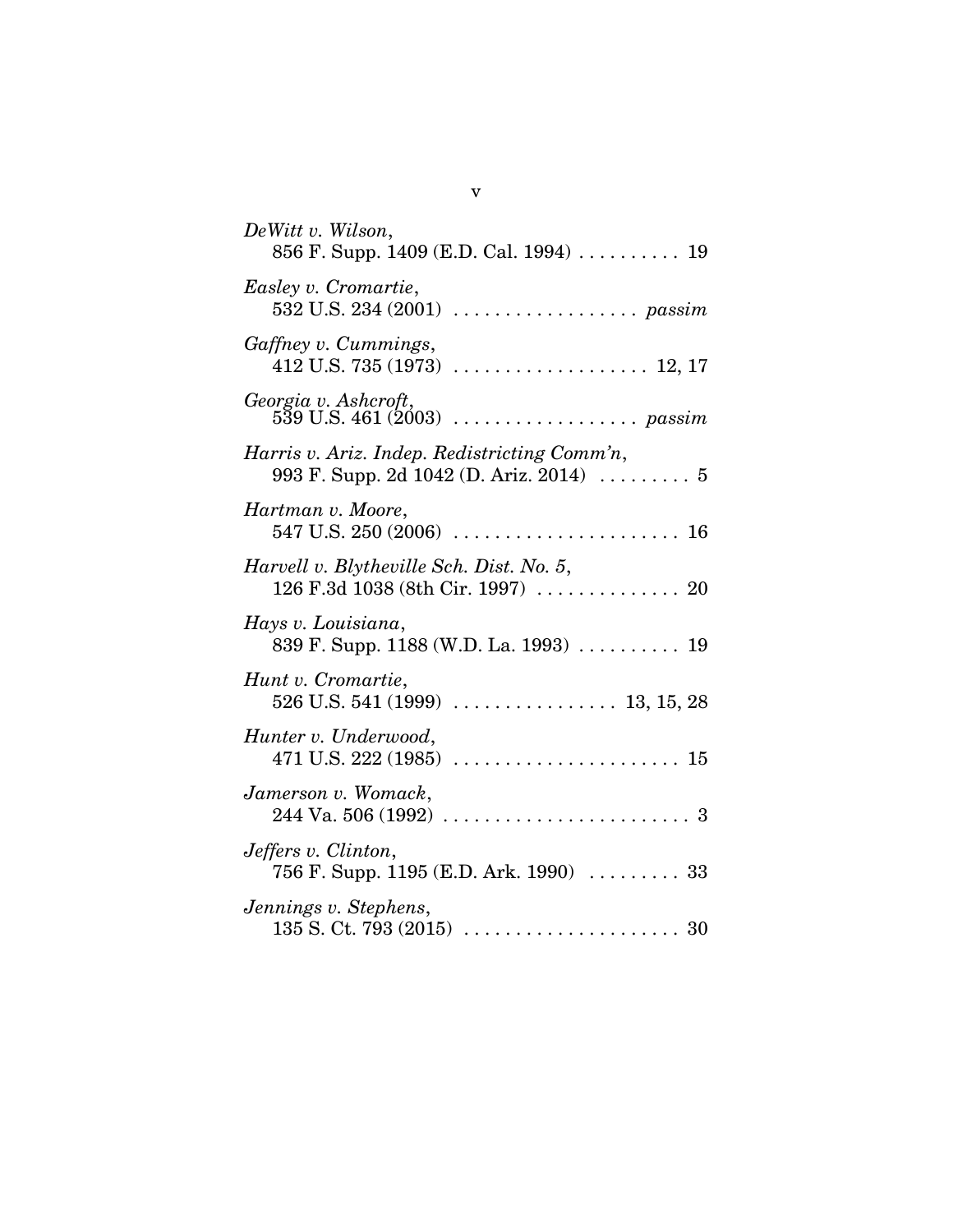| Ketchum v. Byrne,                                                                                      |
|--------------------------------------------------------------------------------------------------------|
| League of United Latin Am. Citizens v. Perry,                                                          |
| Louisiana v. Hays,                                                                                     |
| Michael M. v. Super. Ct. of Sonoma Cnty.,                                                              |
| Miller v. Johnson,                                                                                     |
| Moon v. Meadows,<br>952 F. Supp. 1141 (E.D. Va. 1997)  18                                              |
| NAACP v. Austin,<br>857 F. Supp. 560 (E.D. Mich. 1994)  33                                             |
| Neal v. Coleburn,<br>689 F. Supp. 1426 (E.D. Va. 1988)  33                                             |
| Page v. Va. State Bd. of Elections,<br>No. 13-678, 2015 WL 3604029<br>$(E.D. Va. June 5, 2015)$ 18, 19 |
| Palmer v. Thompson,                                                                                    |
| Pekao Trading Corp. v. Bragalini,                                                                      |
| Phoenix Ry. Co. v. Landis,                                                                             |
| Quilter v. Voinovich,<br>981 F. Supp. 1032 (N.D. Ohio 1997)  20                                        |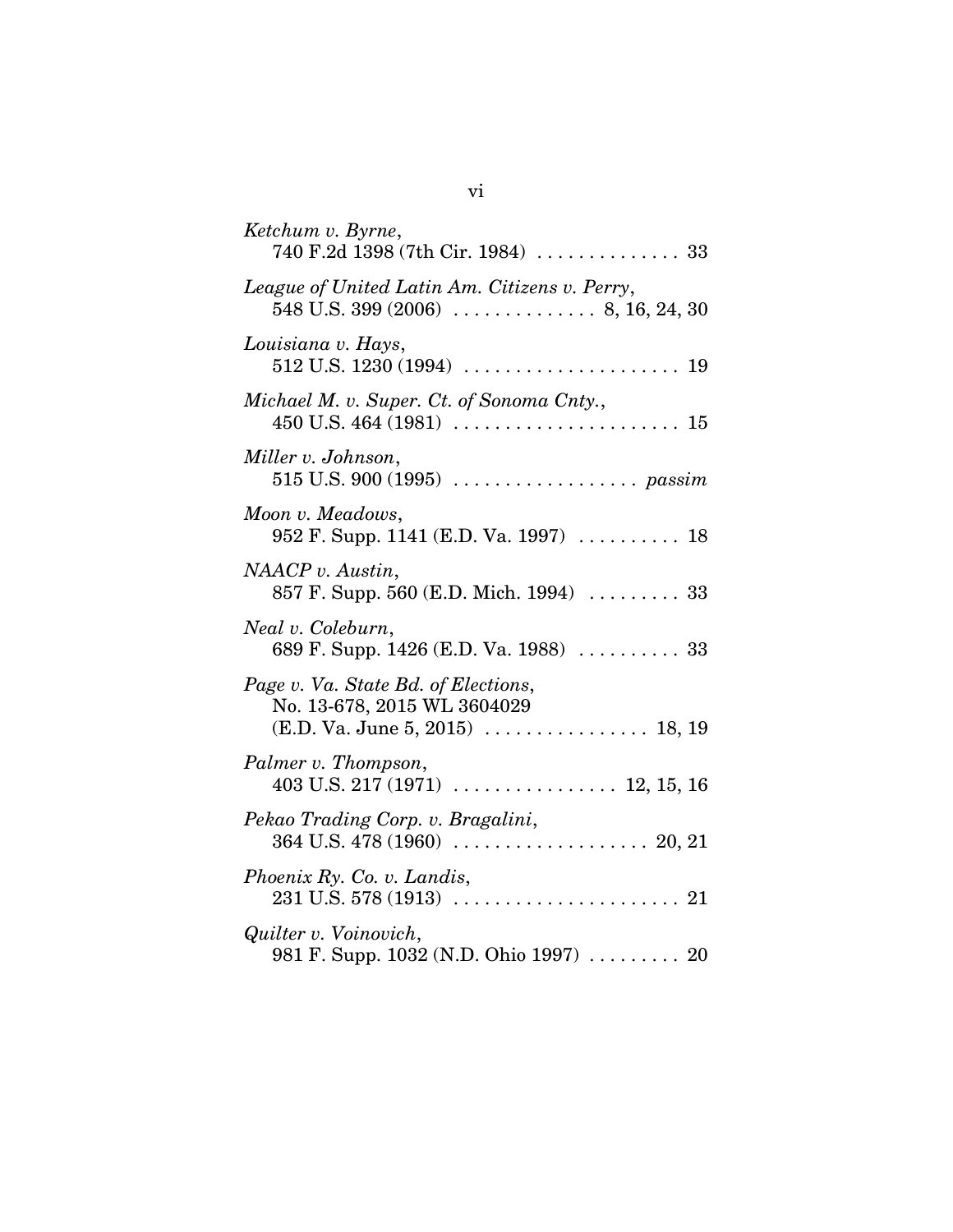| Reno v. Bossier Parish Sch. Bd.,                                    |
|---------------------------------------------------------------------|
| Republic of Argentina v. NML Capital, Ltd.,                         |
| Shaw v. Hunt,                                                       |
| Shaw v. Reno,<br>509 U.S. 630 (1993)  passim                        |
| Smith v. Beasley,<br>946 F. Supp. 1174 (D.S.C. 1996)  18            |
| Smith v. Clinton,<br>687 F. Supp. 1361 (E.D. Ark. 1988) $\ldots$ 33 |
| Town of Huntington, N.Y. v. Huntington Branch,                      |
| United Jewish Orgs. v. Carey,                                       |
| Washington v. Davis,                                                |
| Wayte v. United States,                                             |
| Wilkins v. West,                                                    |
| Wittman v. Personhuballah, No. $14-1504$ 19                         |
| <b>STATUTES</b>                                                     |
|                                                                     |
|                                                                     |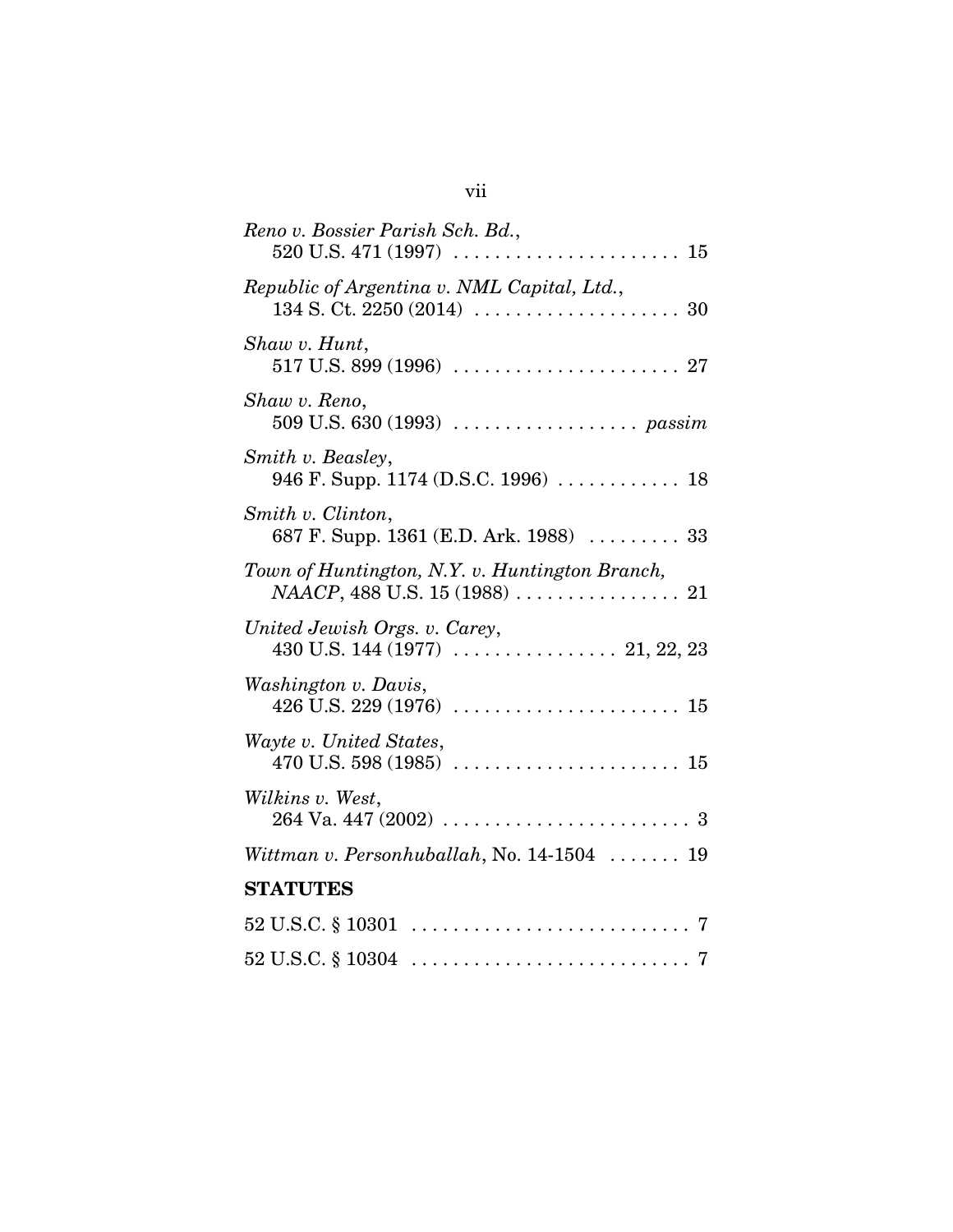# **OTHER AUTHORITIES**

| Brief for the United States, United Jewish Orgs. v.<br><i>Carey</i> (No. 75-104) $\ldots \ldots \ldots \ldots \ldots \ldots \ldots \ldots 23$ |  |
|-----------------------------------------------------------------------------------------------------------------------------------------------|--|
| Transcript of Oral Argument, Ala. Legislative Black                                                                                           |  |
| Caucus v. Alabama (No. 13-895)  18, 34                                                                                                        |  |

viii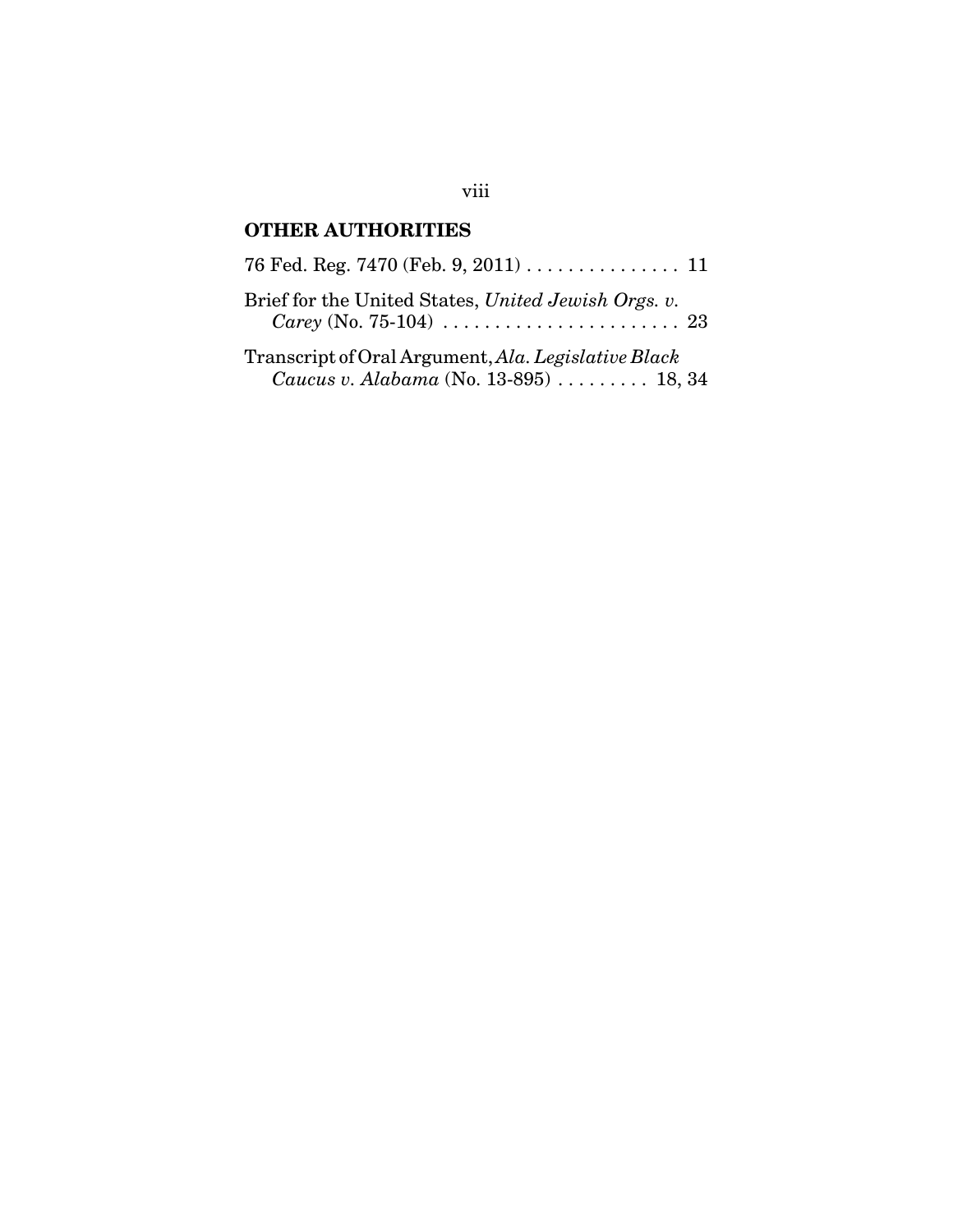#### **STATEMENT**

The Court rarely will encounter a more sound and measured exercise of a state's sovereign function in redistricting than it will in this case. In 2011, the Virginia House of Delegates passed a redistricting plan with near-unanimous support from both political parties and the House Black Caucus. The House preserved twelve majority-minority districts that have existed in the Commonwealth since 1991, making every effort to maintain their configurations and constituencies. It also protected the ability of minority communities in those districts to elect their preferred candidates by holding minority voting-age population above a bare majority.

Appellants seek to invalidate those districts under this Court's decision in *Shaw v. Reno*, 509 U.S. 630, 642 (1993) (*Shaw I*). After a four-day bench trial and a meticulous review of the record, the district court declined that invitation. The court was, if anything, too indulgent with Appellants. They presented virtually no evidence of racial predominance, they disclaimed even the pretense of proving that the House's racial goals impacted the map in any meaningful way, and they submitted no alternative map to show that the House could have achieved its neutral goals with significantly greater racial balance. That last failure alone should have sunk Appellants' case. *See Easley v. Cromartie*, 532 U.S. 234, 258 (2001) (*Cromartie II*).

Having no basis to challenge the district court's factual findings, Appellants ask the Court to dramatically shift the legal terrain. They assert that the *Shaw* predominance test is met where a state is willing to allow its criteria to yield to the federal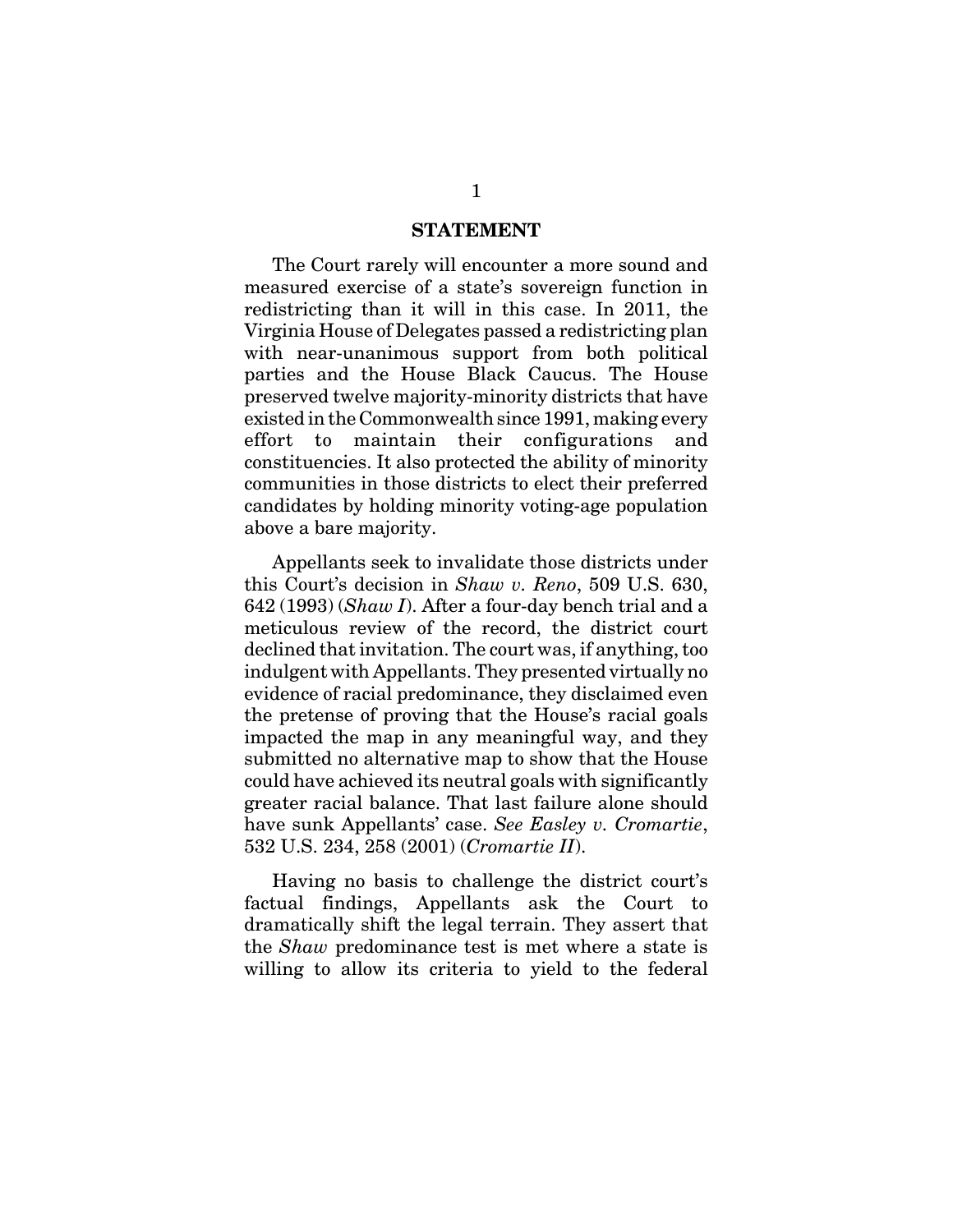mandates of the Voting Rights Act, regardless of whether it actually subordinates its criteria to race. This rule would subject every plan nationwide to strict scrutiny because state law and practice must always, in principle, be viewed as subordinate to federal law. Appellants also challenge the House's use of a general target of minority voting-age population. But this Court has repeatedly allowed and even required states to meet racial targets. This nation's entire voting-rights edifice depends on the premise that doing so is permissible. Appellants' proposed cure, in fact, is worse than the alleged disease: the House erred, they claim, by not using *twelve* specific and inflexible quotas. Race was, by their calculus, given short shrift.

Appellants have no case. There is nothing unusual about the House plan or the Challenged Districts. The House followed traditional and accepted practices. Unless the Court is willing to revisit decades of votingrights law and invalidate an untold number of districts nationwide, it should affirm the decision below or, alternatively, dismiss this appeal.

#### **STATEMENT OF FACTS**

Since 1991, Virginia House redistricting plans have included twelve majority-minority districts. Four of these districts (HD69, HD70, HD71, and HD74) lie in and around urban and suburban Richmond, two (HD63 and HD75) lie in the Southside region, four (HD77, HD80, HD89, and HD90) lie in South Hampton Roads, and two (HD92 and HD95) lie in the Virginia Peninsula. By 2011, stark population shifts required that the House map be redrawn. The House needed to shift all districts to some degree, make drastic alterations to some, and transport others in their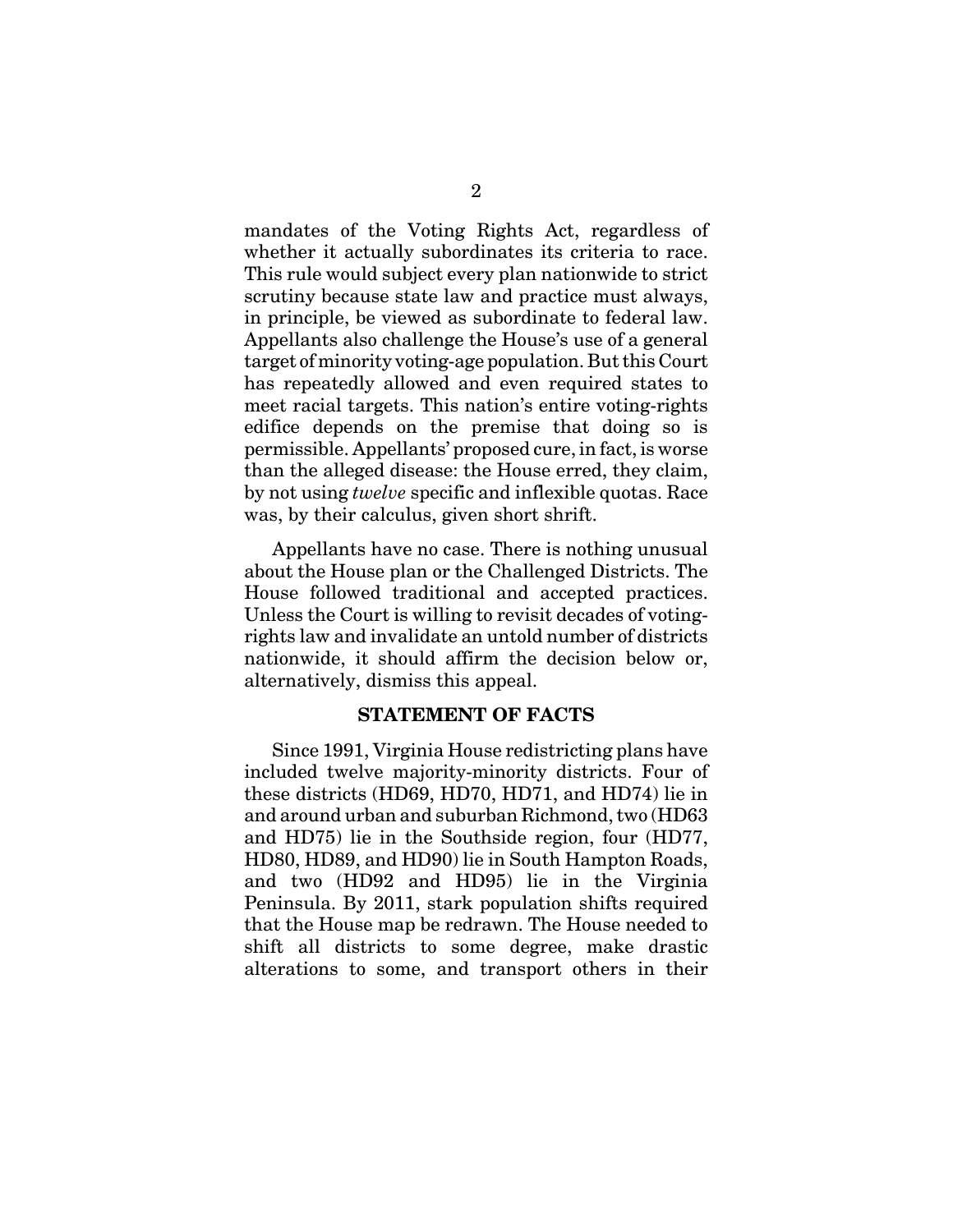entirety hundreds of miles to the burgeoning population hub of Northern Virginia.

Because Virginia conducts odd-year elections, the House was on the tightest deadline of any state to pass a new plan. The bipartisan House Committee on Privileges and Elections was responsible for managing the redistricting process. In March 2011, after conducting months of hearings across the Commonwealth, the Committee ratified redistricting criteria. JSA 16a-18a. The Committee adopted an equal-population goal of plus or minus 1% from the ideal (or a total deviation of 2%). The Committee also declared that districts would be "drawn in accordance with the laws of the United States" and no "policy or action that is contrary to the United States Constitution or the Voting Rights Act of 1965" would be permitted. JSA 17a. In other words, nullification, interposition, secession, and civil war were not viewed as options. According to the criteria, districts would also be compact and contiguous, they would be singlemember districts, and they would be drawn to respect communities of interest.<sup>1</sup> Deviations from these criteria would be allowed to comply with federal law, but only "as is necessary" and "no more than is necessary." JSA 18a.

Delegate Chris Jones, a long-time member of the Committee, was selected by the Republican Caucus to prepare a map that would, hopefully, obtain broad

<sup>&</sup>lt;sup>1</sup> The Virginia Constitution and Virginia case law provide standards of compactness and contiguity that govern Virginia voting districts. *See Jamerson v. Womack*, 244 Va. 506, 512 (1992); *Wilkins v. West*, 264 Va. 447, 461-64 (2002).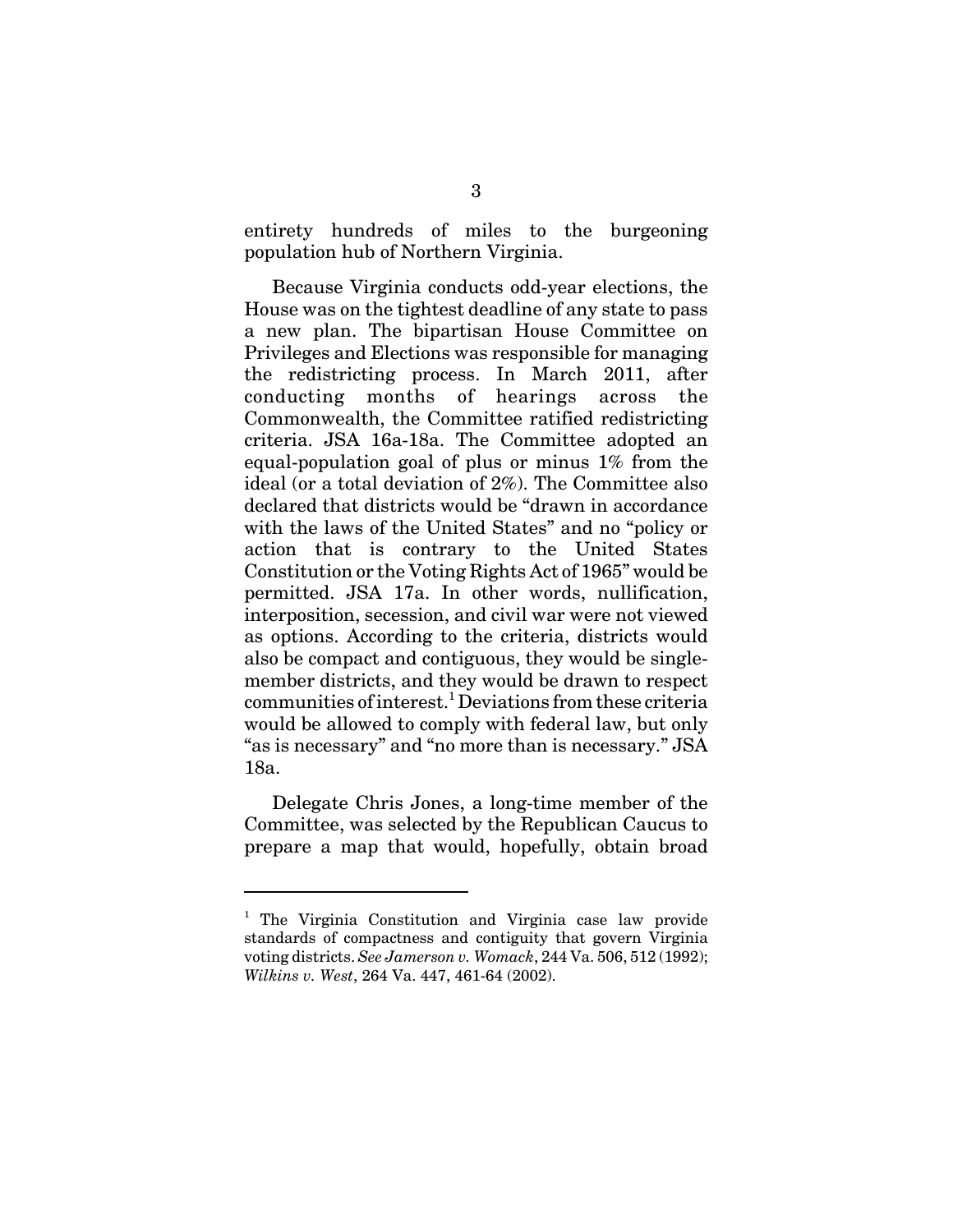support. Although the Republican Caucus had control of the House and the Governor's office, it did not make unseating Democratic Delegates a "goal." Trial Tr. 483:1-2. True, political disadvantage tilted against the Democratic Caucus where disadvantage was inevitable. But the "political thicket" of this redistricting most often took the form of partisan cooperation. Delegate Jones met with most Democratic and Republican Delegates to receive their input. Trial Tr. 380:25- 381:14. He spent hundreds of hours considering their opinions in an effort to tailor districts to meet local needs and to secure widespread support for the plan. *See* Trial Tr. 385:20-21.

Delegate Jones also worked with members of the House Black Caucus, including the Black Caucus leader, Delegate Lionel Spruill. JSA 23a-25a. Delegate Spruill, in turn, received input from other Delegates and community organizations. JSA 25a. While Delegates Spruill and Jones were concerned about protecting the black community's ability to elect, they avoided entanglement with radical interpretations of the Voting Rights Act. Some Delegates, for instance, advocated a "max black" policy.<sup>2</sup> They contended that "additional majority-minority districts must be created where practical" and that the House should draw fourteen majority-minority districts. Pl's Ex. 35 at 64, 74, 79-80, 126-27; *see also* JSA 26a. One Delegate objected to the House's commitment to a 2% population deviation and advised that the House allow a broader deviation—possibly over 16%—so that it could provide the benefit of under-population, and intentional vote

<sup>2</sup> *See Miller v. Johnson*, 515 U.S. 900, 907 (1995).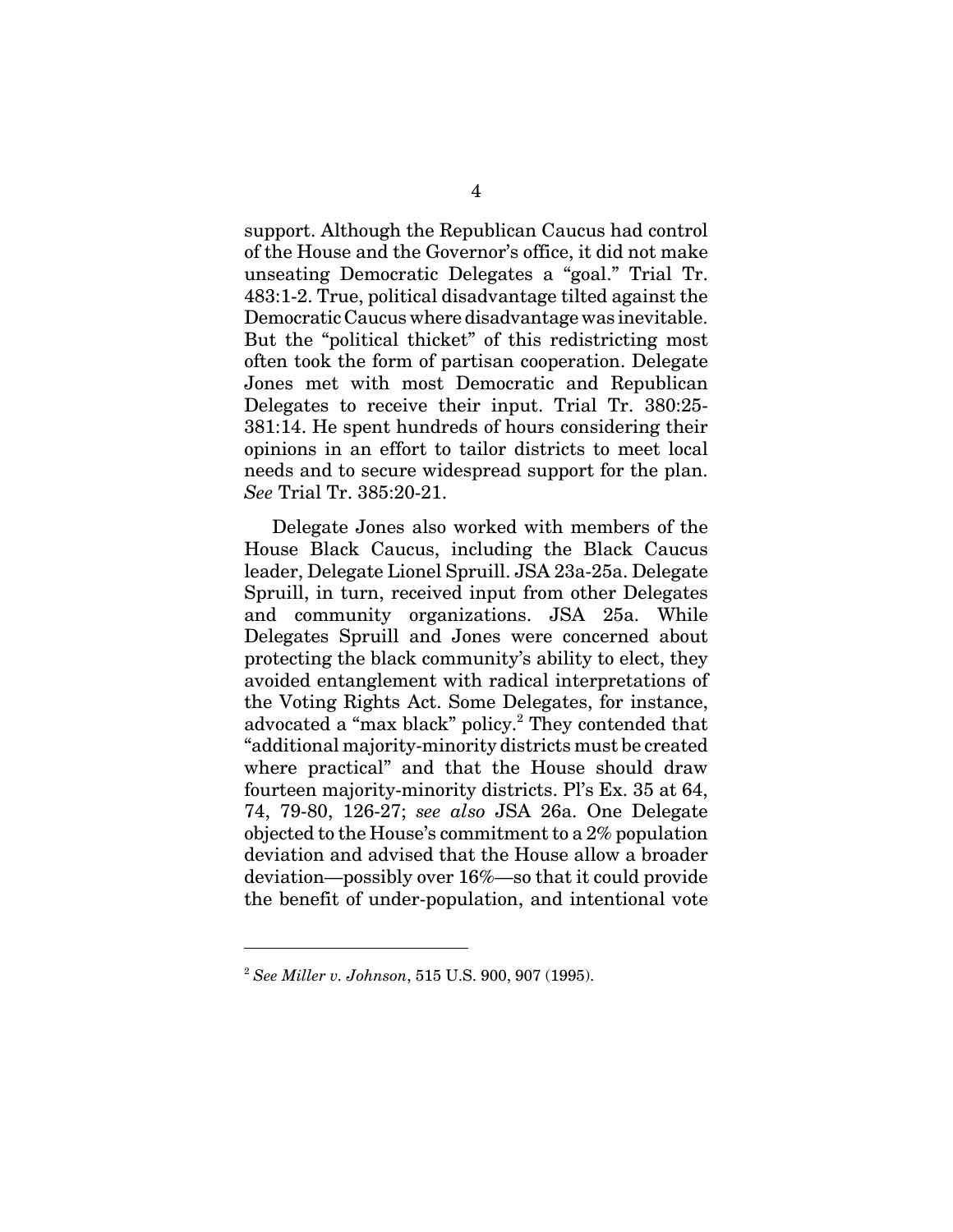enhancement, to racial minorities.<sup>3</sup> Pl's Ex. 35 at 96-97. Delegate Jones did not follow this advice.

Instead, Delegate Jones and the Black Caucus elected to preserve the same twelve majority-minority districts in substantially the same forms and representing substantially the same communities as before. The Challenged Districts retained, on average, eight of ten residents from their respective benchmark analogues. Int's Ex. 14 at 81. According to the district court, most are prototypes of sound districting. *See, e.g.*, JSA 127a ("the Court finds it hard to imagine a better example of a district that complies with traditional, neutral districting principles" than HD92); JSA 107a-108a (calling HD70 "coherent and generally compact"); JSA 111a (finding that HD71 is "quite compact and generally follows normal districting conventions"); JSA 126a (finding that HD90 "seems to largely comply with traditional neutral districting conventions"); JSA 107a (finding that HD69 improved upon the benchmark district); JSA 116a (same as to HD74); JSA 119a (same as to HD77). Redistricting is more than skin deep; so too was the district court's inquiry. *See, e.g.*, JSA 117a ("predominance is not merely a beauty contest centered on Reock-style compactness"). The court found that the Challenged Districts achieved an assortment of individualized goals. *See, e.g.*, JSA 125a (HD89 drawn to include funeral home owned by incumbent so that he could "more readily engage with…constituents"); JSA 94a (HD63 drawn to include incumbent's employees and their families); JSA 109a (HD70 drawn to preserve

<sup>3</sup> *See Harris v. Ariz. Indep. Redistricting Comm'n*, 993 F. Supp. 2d 1042, 1058 (D. Ariz. 2014), on appeal, No. 14-232.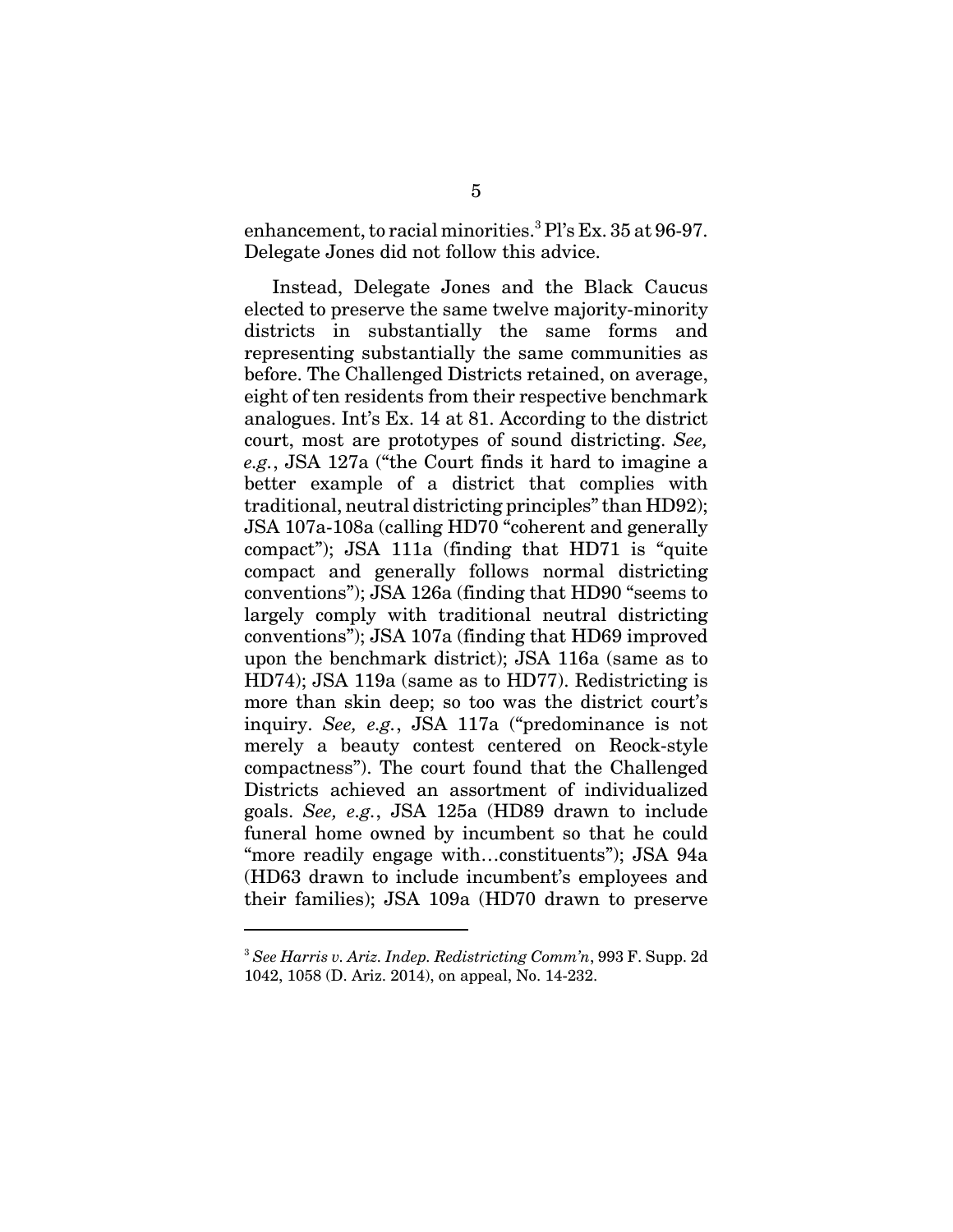distinct suburban and urban communities of interest); JSA 109a, 129a (HD70 and HD95 drawn to avoid pairing Democratic incumbents); JSA 118a, 126a, 127a (HD77, HD90, HD92 drawn to hew to natural and local-government boundaries).

Some of the Challenged Districts (like many other House districts) presented difficulties. The Hampton Roads region was sufficiently under-populated to require moving one entire district to Northern Virginia. This sent shockwaves across the surrounding districts. Riding those waves, HD80 became less regular than before to avoid pairing incumbents (Democratic and Republican), to preserve the voting bases of veteran Delegates, and to maneuver around a naval base. JSA 122a-123a. HD95 is situated on the Peninsula, which was also substantially underpopulated, and the district had to crawl north to avoid crossing the James River. It was configured to advantage Republican incumbents on the Peninsula, to draw an unpopular Delegate out of her district, to make a neighboring district competitive for Republicans, and to eliminate a river crossing in that area. JSA 129a-130a.

HD63 and HD75, located in Southside Virginia, presented problems for both minority-supported incumbents because they were islands of Democratic voters in a sea of increasingly conservative Republicans—and the entire region was underpopulated. Then-Delegate Dance and Delegate Tyler requested configurations that would secure their reelection. Delegate Dance asked that a potential primary opponent be drawn out of her district. JSA 94a. Delegate Tyler sought a series of changes on the eastern border of hers. She had barely succeeded in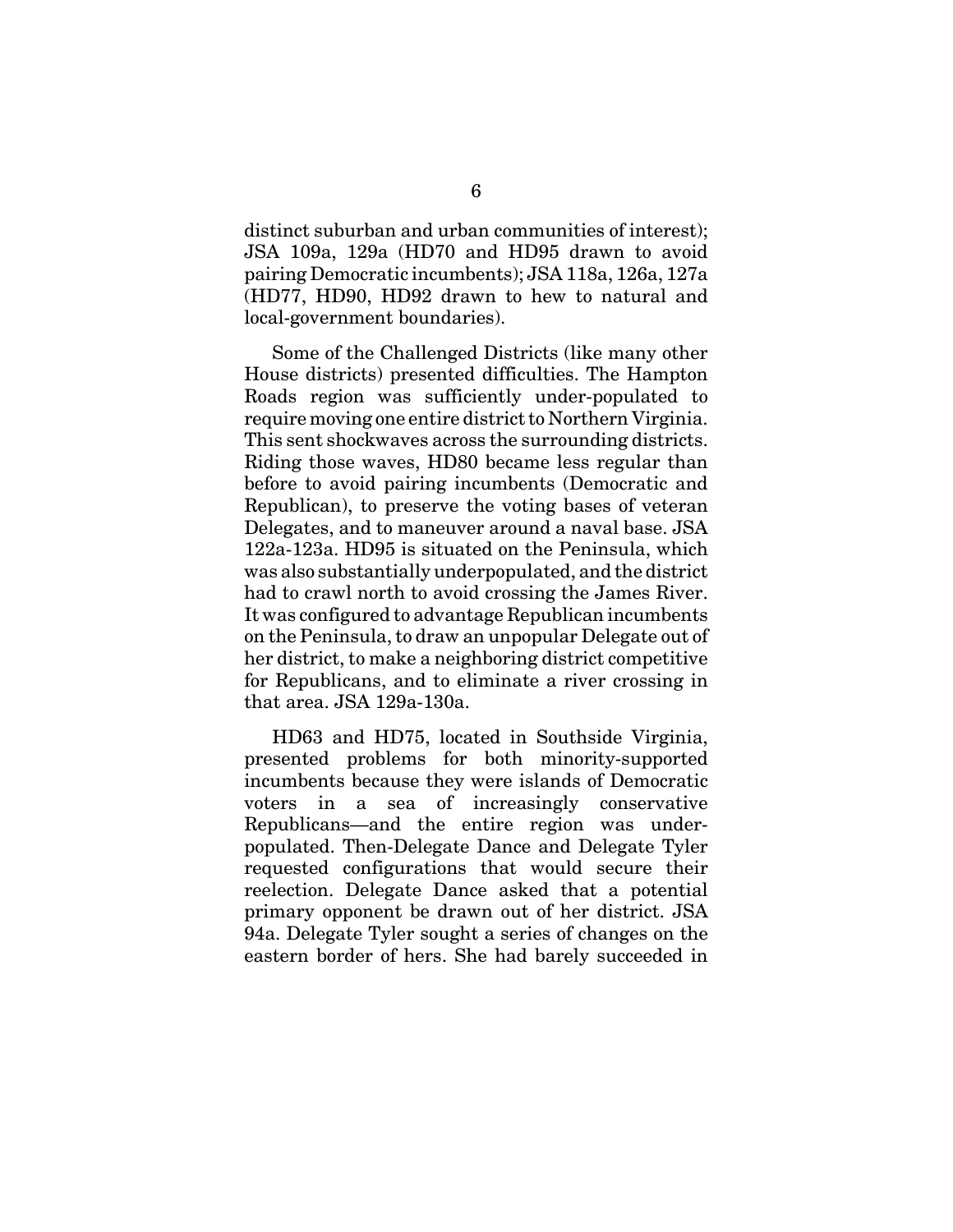winning HD75 in 2005, and many black residents in the district are disenfranchised prisoners. *See* JSA 102a-103a. The census blocks removed from the eastern side of HD75 were a serious liability: they landed in the district of Delegate William Barlow, a veteran Democrat, and he lost the next general election to a Republican by over ten percentage points. JSA 68a n.22. In addition, neutral districting principles were applied in these districts. JSA 94a-95a (finding that HD63 became elongated to eliminate a river crossing in a neighboring district); JSA 96a-97a (finding that HD75 is "relatively compact"). $4$ 

Federal law forbade the House from ignoring racial considerations altogether. *See* 52 U.S.C. §§ 10301, 10304. The Delegates had good cause for concern about the non-retrogression command of Section 5 of the Voting Rights Act and the vote-dilution prohibition of Section 2. The Black Caucus members were concerned about a trending decline in black voting-age population ("BVAP") in some districts that was likely to continue in the future. They were also concerned about low minority voter turnout and the failure in recent memory of the minority communities to elect their preferred candidates of choice in many Challenged Districts—including in multi-candidate Democratic

<sup>&</sup>lt;sup>4</sup> The House disputes the district court's finding of racial predominance in HD75. Over 88% of its constituents were retained; contiguous, predominantly black precincts were not included where doing so would conflict with neutral criteria; and Appellants' expert was unable to discern a meaningful differential between race and party as to the voters moved in and out of the districts. The House intends to advance this defense if litigation continues.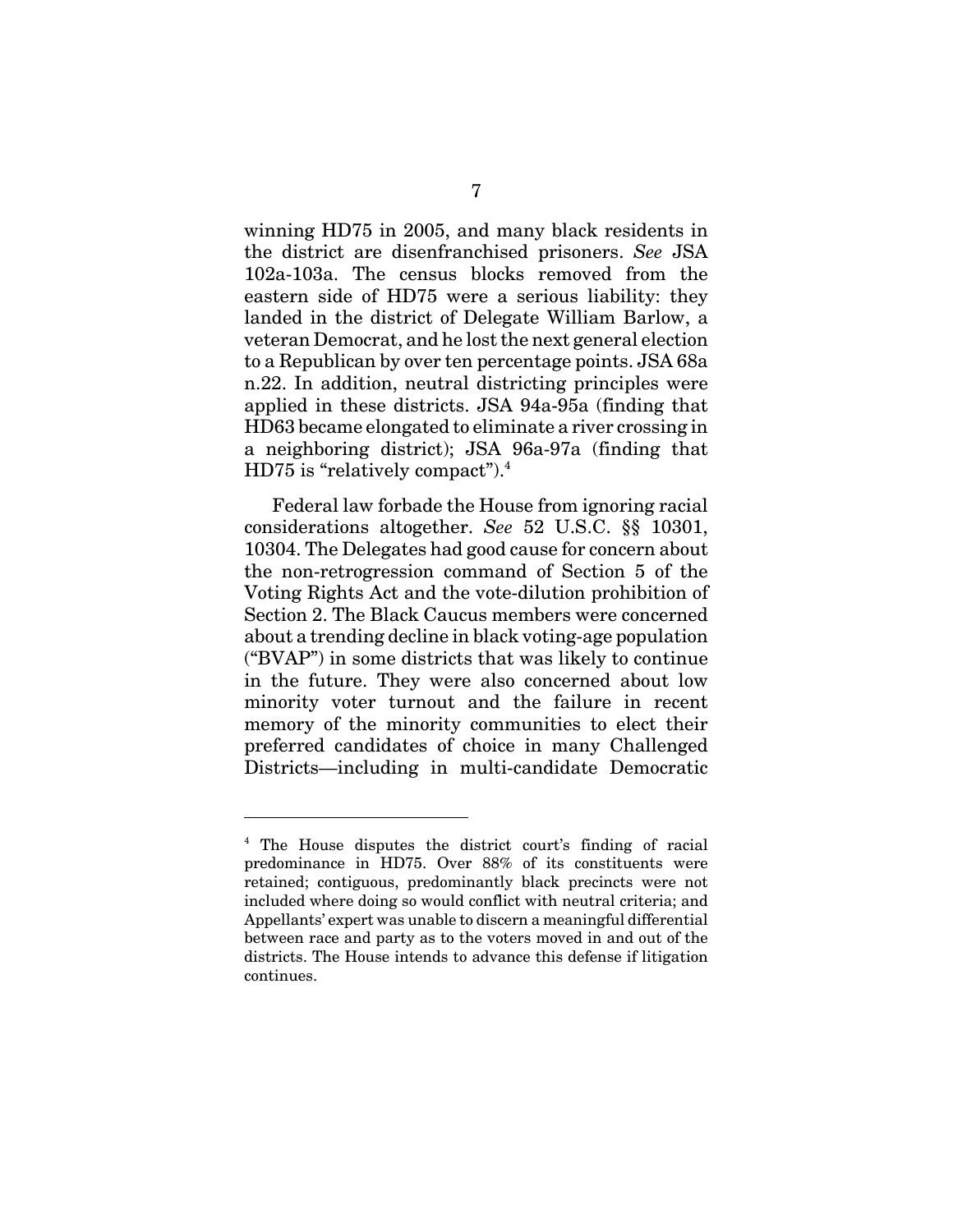primaries where the black vote was split among multiple candidates, allowing white minorities to elect their preferred candidate. *E.g.*, Trial Tr. 71:21-72:4, 454:1-462:11, 462:12-21, 488:15-25, 490:2-492:11; Pl's Ex. 32 at 23; Pl's Ex. 33 at 45; Pl's Ex. 35 at 41-42, 144- 45.

Avoiding retrogression was complicated by the absence of relevant information. Contested primaries provide the data necessary to determine the candidate truly preferred by minority voters.<sup>5</sup> But there are too few contemporaneous contested primaries in Virginia House races "to do a meaningful analysis." Trial Tr. 761:1-15. Voter registration records in Virginia do not reference race, so it is difficult to know whether black registration is on par with white registration. *See* Trial Tr. 727:3-10. And the Virginia Assembly holds odd-year elections that have different voting patterns from evenyear elections, rendering data from congressional and presidential elections of minimal value. Trial Tr. 516:2- 19. Indeed, Appellants presented expert testimony at trial that purported to identify minimum BVAP levels required for each district to maintain the minority's ability to elect, but the district court correctly refused to credit it because it lacked sufficient statistical support.<sup>6</sup> JSA 105a n.37. Even with the benefit of hindsight, a four-day trial, and the testimony of four

<sup>5</sup> *See League of United Latin Am. Citizens v. Perry*, 548 U.S. 399, 444 (2006) (*LULAC*) (principal opinion). Citations to *LULAC* are to the principal opinion unless otherwise indicated.

 $6$  Appellants have not preserved a challenge to that finding for this appeal. *See Am. Nat'l Bank & Trust Co. of Chi. v. Haroco, Inc.*, 473 U.S. 606, 608 (1985).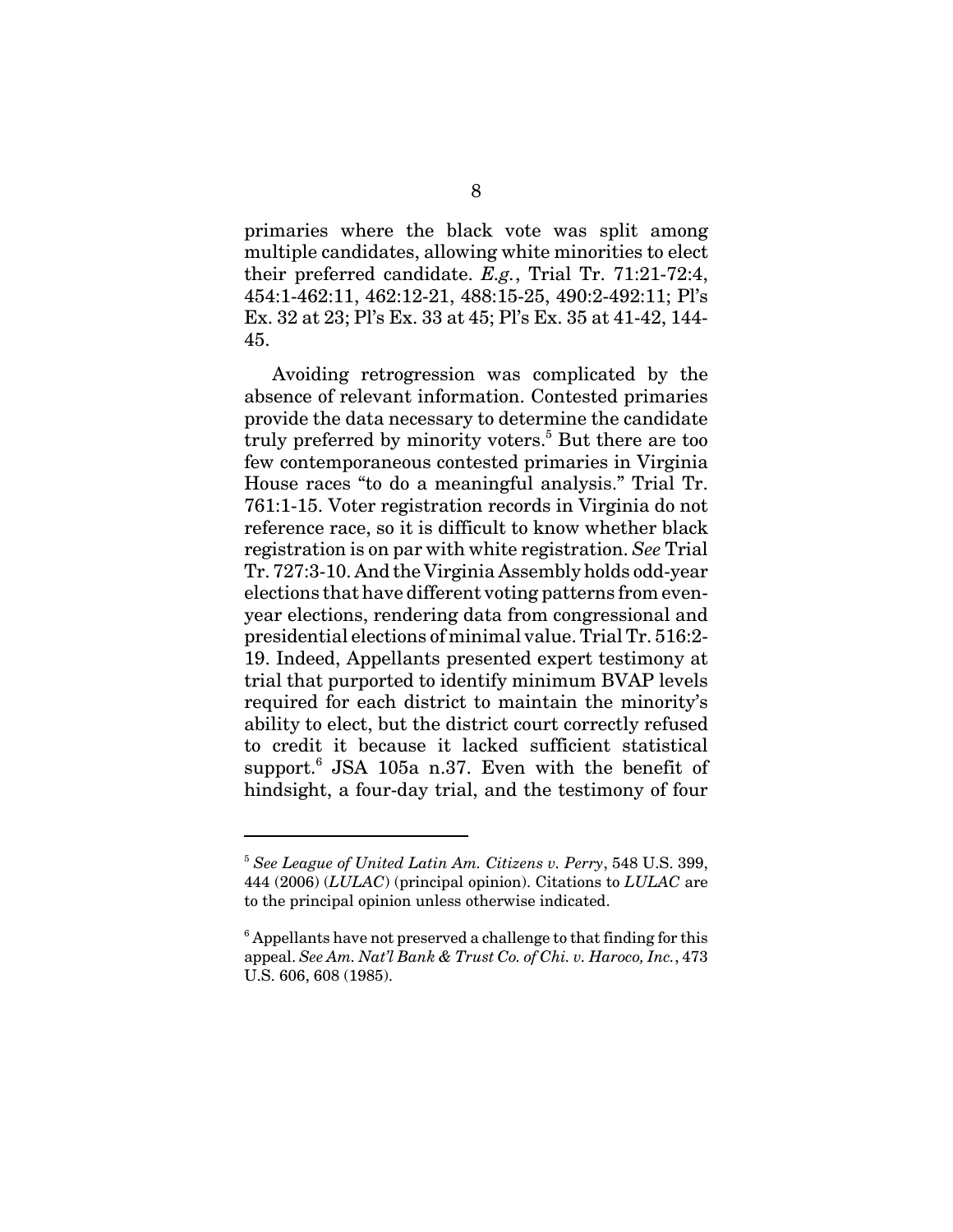experts, the district court made *no finding* of the minimum BVAP levels in the Challenged Districts necessary to preserve the minority's ability to elect. *See id.* 

Faced with this uncertainty, a legislature might have been tempted to conclude that BVAP percentages must remain exactly the same between plans.<sup>7</sup> The House did not do so. The Delegates determined, based on their firsthand knowledge of the Challenged Districts, that a raw BVAP majority (*i.e.*, 50% +1) would be insufficient. But they were willing to reduce BVAP where doing so was unlikely to affect minority voting strength. They determined to hold BVAP in the Challenged Districts right around or above 55%.<sup>8</sup> At

<sup>7</sup> *See Ala. Legislative Black Caucus v. Alabama*, 135 S. Ct. 1257, 1273 (2015) (*ALBC*).

 $8$  There continues to be a factual dispute over how this figure, 55%, was applied, and the House intends to press this issue if litigation continues. As the Court described in *Georgia v. Ashcroft*, there are different methods of calculating BVAP, depending on "whether the total number of blacks includes those people who self-identify as both black and a member of another minority group, such as Hispanic." 539 U.S. 461, 473 n.1 (2003). The U.S. Department of Justice does not (or at least in *Ashcroft* did not) count selfidentifying Hispanics in its calculation. *Id.* Likewise, Delegate Jones's redistricting software was set to use "DOJ black." Trial Tr. 280:22-281:5. Under that calculation, three districts were drawn below 55% before the bill was presented to the House, as well as in the enacted plan. Delegate Jones "was surprised" to learn that the districts all were above 55%. Trial Tr. 281:6-7. In the proceedings below, the House argued that this was strong evidence that 55% was not "non-negotiable" as Appellants claim; it was viewed as "negotiable" and had in fact yielded to other considerations. The district court disagreed and found that the "proper count" of BVAP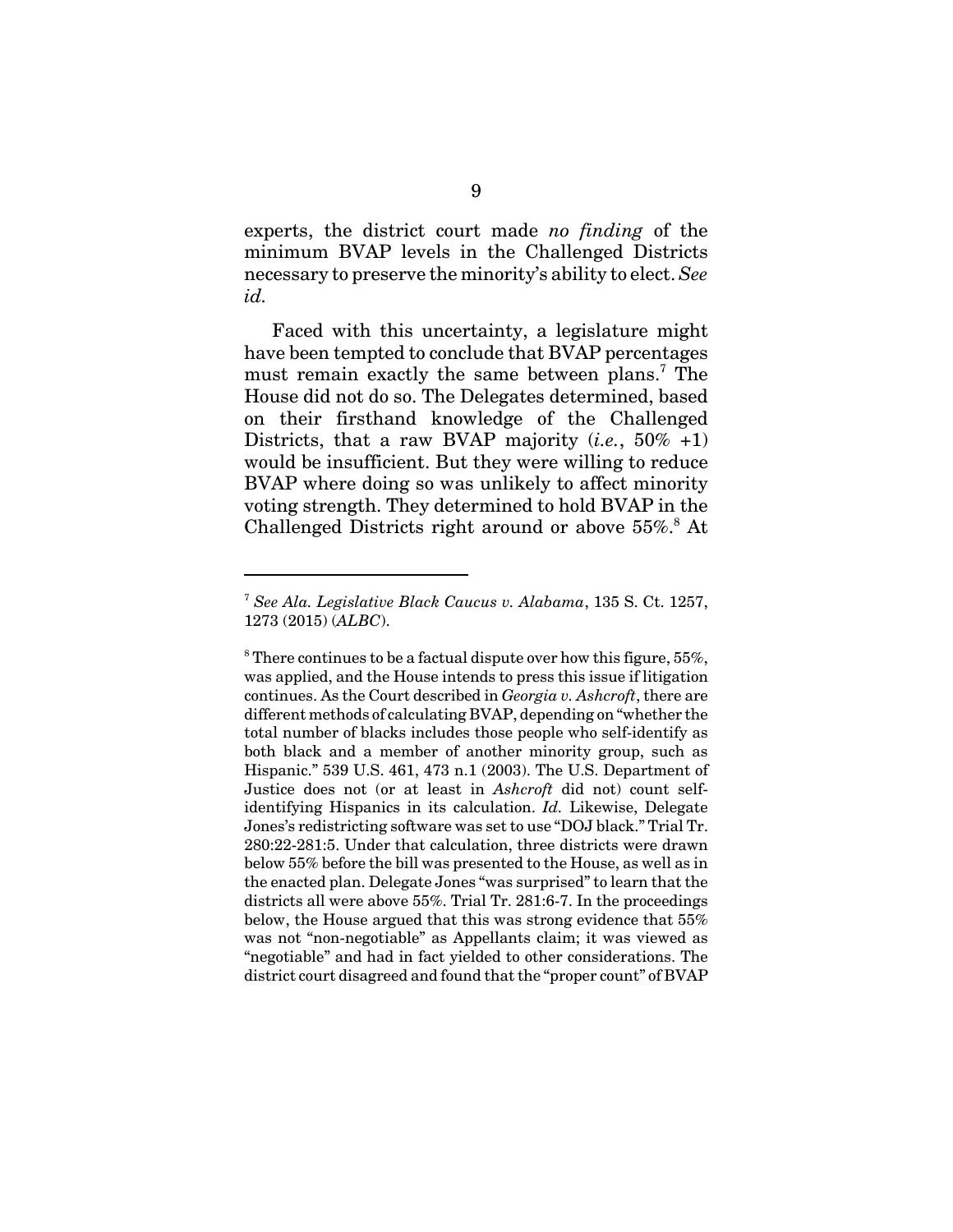the time of redistricting, nine of the twelve Challenged Districts were already above 55% BVAP. JSA 19a. Two others were at 54.4% and 52.5%, respectively. Int's Ex. 15 at 14. HD71, situated in rapidly gentrifying downtown Richmond, had fallen over the decade to 46% BVAP. Trial Tr. 291:2-293:10. The majority of votingage individuals moved into nine of the districts, and roughly half in two others, were *not black*. Pl's Ex. 50 at 77-78. BVAP decreased in six districts; it increased in six. The final BVAP percentages in the Challenged Districts ranged from  $55.2\%$  to  $60.7\%$ . JSA  $23a$ <sup>9</sup>

Delegate Jones's plan received the support of the House Committee on Privileges and Elections and was brought to the House floor as HB5001. Both Democratic and Republican Delegates advocated for HB5001 in glowing terms. *See, e.g.*, Trial Tr. 386:1- 387:13. The plan garnered unanimous support from Republican Delegates, supermajority support from Democratic Delegates, and supermajority support from the Black Caucus. *Id.* The "nay" votes did not reach double digits. Among the few dissenters was Delegate Tyler: 55% was, in her view, too low. Pl's Ex. 40 at 38- 39.

Only two competing plans were proposed: HB5002 and HB5003. These plans did not comport with the Committee's commitment to a 2% population deviation,

would have included self-identified Hispanics. JSA 23a. But the correct inquiry in a case alleging improper racial motive should have been into Delegate Jones's *subjective* understanding of what 55% meant—not into the objectively correct calculation.

<sup>9</sup> Under "DOJ black," *see supra* note 8, BVAP ranged from 54.6% to 59.8%. Int's Ex. 57.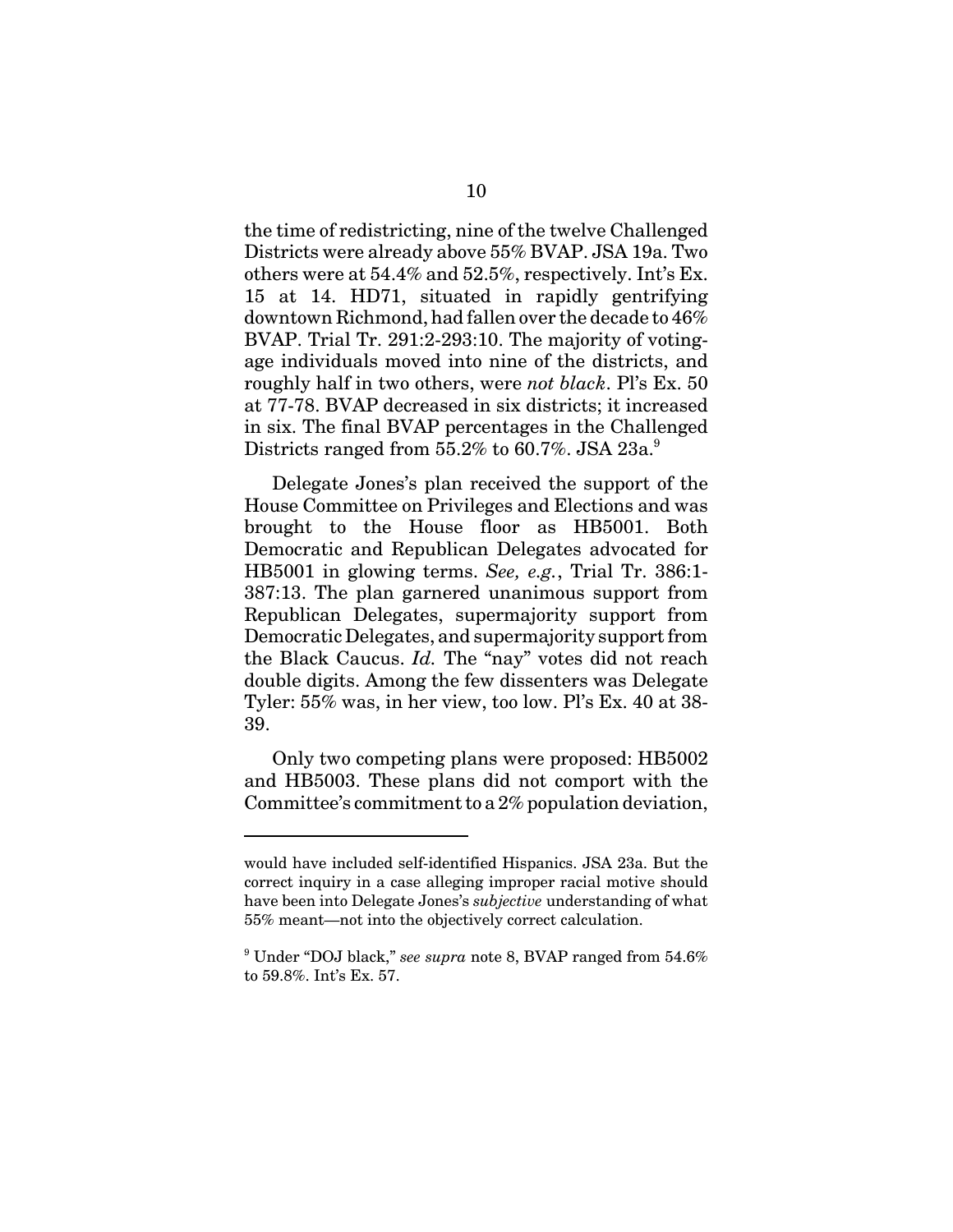and they paired dozens of incumbents. JSA 26a. The plans also allowed several of the Challenged Districts to fall below 50% BVAP, thereby inviting Section 2 litigation and preclearance denial. *Id.* Neither alternative plan was deemed worthy of any serious consideration in the House. Trial Tr. 376:22-379:17.

HB5001 included both the Virginia House and Senate redistricting plans. The Governor vetoed HB5001 because of a perceived partisan tilt in the Senate plan. The House remained in special session and made minor alterations in the House plan, including to HD71. After substantial revisions to the Senate plan, the combined plans were submitted to the Governor as HB5005, and he signed it. JSA 26a. The plan was then submitted to DOJ for preclearance. As part of the preclearance process, DOJ considers "whether minorities are overconcentrated in one or more districts." 76 Fed. Reg. 7470, 7472 (Feb. 9, 2011). DOJ precleared the plan. JSA 26a-27a.

#### **REASONS FOR GRANTING THE MOTION**

In *Shaw I*, this Court condemned "effort[s] to segregate the races for purposes of voting, without regard for traditional districting principles." 509 U.S. at 642. The focus on "traditional districting principles"—and, by consequence, on this nation's tradition of geographic representation—serves three crucial functions. First, the neglect of traditional districting principles defines the parameters of a perceptible injury that federal courts can remedy. Individuals grouped into coherent voting districts based on their "actual shared interests," *Miller v. Johnson*, 515 U.S. 900, 916 (1995), have suffered no injury—let alone a constitutional injury. Second,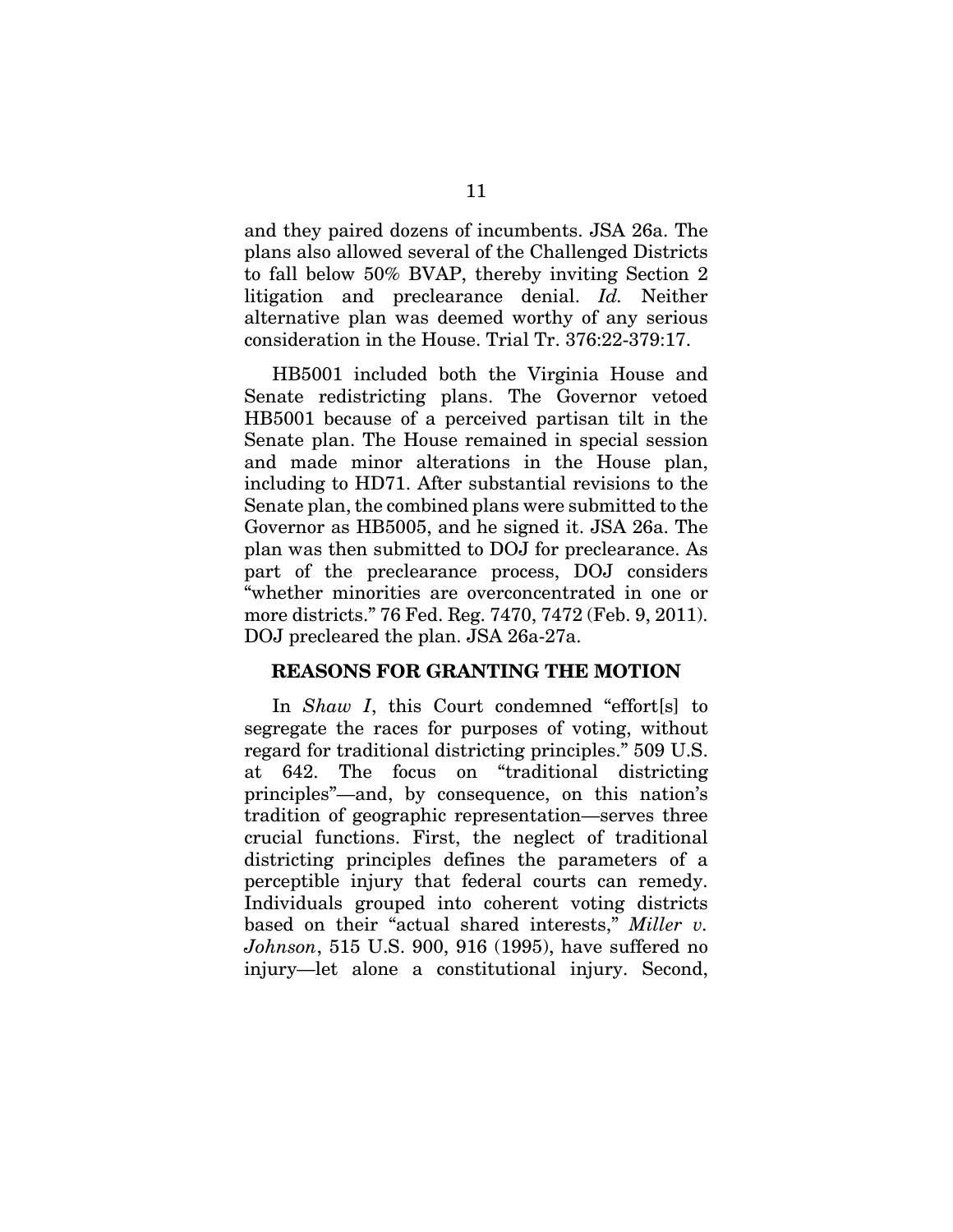without showing a departure from traditional principles, a plaintiff cannot establish a causal link between the alleged improper motive and the map the plaintiff seeks to invalidate. Districts governed by a state's traditional criteria could have been configured in the same manner absent the alleged improper motive, so invalidating them would be an exercise in "futility." *Palmer v. Thompson*, 403 U.S. 217, 224-25 (1971). Third, traditional districting principles provide objective guidelines to direct states' redistricting efforts. Otherwise, *Shaw* would make "the standards of reapportionment so difficult to satisfy that the reapportionment task [would] recurringly [be] removed from legislative hands and performed by federal courts." *Gaffney v. Cummings*, 412 U.S. 735, 749 (1973). Accordingly, states "may avoid strict scrutiny altogether by respecting their own traditional districting principles." *Bush v. Vera*, 517 U.S. 952, 978  $(1996)$  (principal opinion).<sup>10</sup>

The district court was therefore correct to reject the claims against HD69, HD70, HD71, HD74, HD77, HD89, HD90, and HD92. JSA 106a-127a. As to these districts, Appellants failed to meet their burden of showing that traditional principles were subordinated to *anything*. Appellants' purported "direct" evidence of racial predominance amounts to the mere repetition of two accusations: (1) the House sought to maintain the Challenged Districts at or above 55% BVAP, and (2) the House did not believe it could ignore federal law. The former, even if true, cannot alone establish predominance unless the Court rewrites decades of

<sup>10</sup> Citations to *Bush* are to the principal opinion unless otherwise indicated.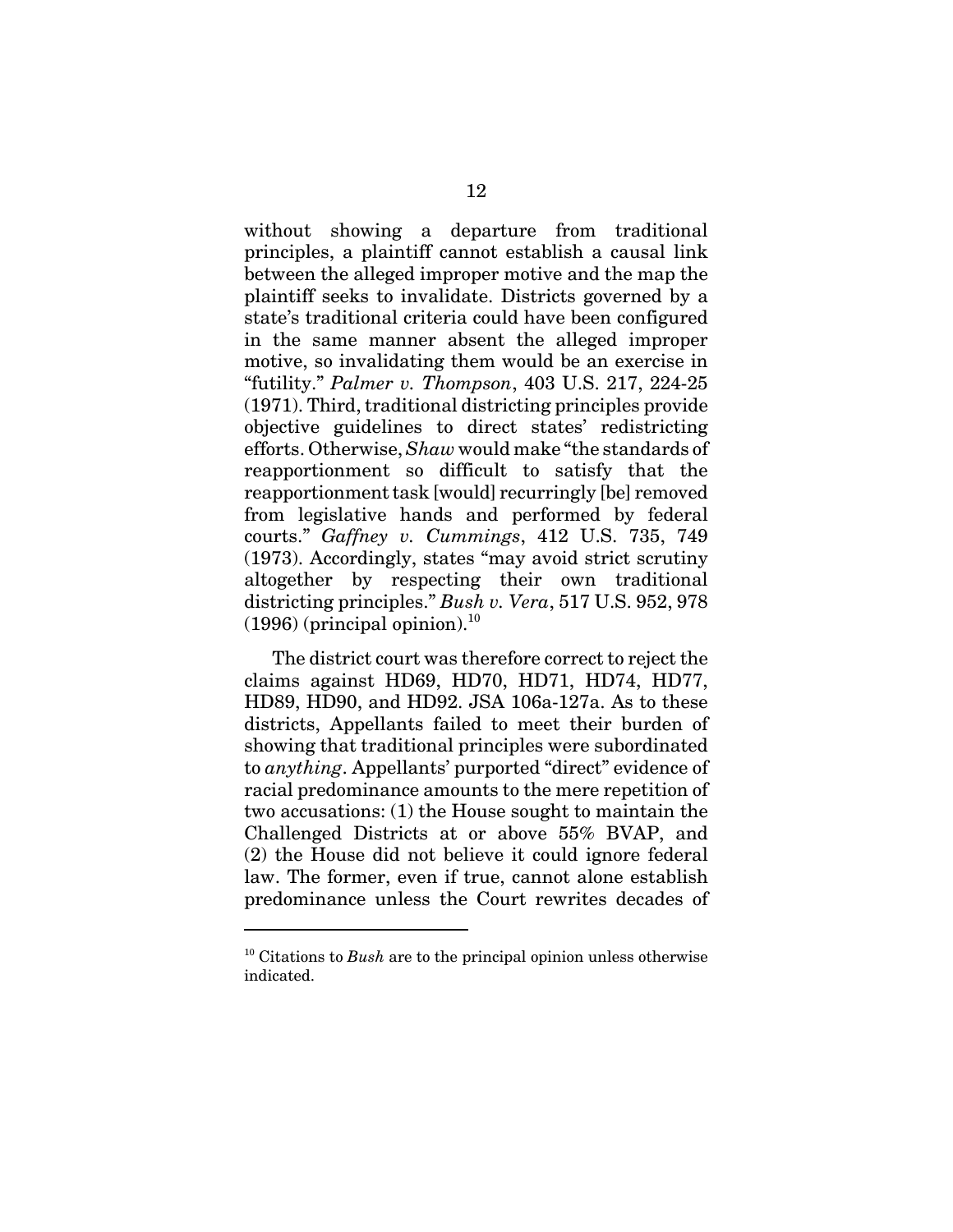precedent. Appellants' reliance on the latter reduces *Shaw* to absurdity. Aside from this, Appellants have no creditable evidence of predominance for these districts.

The district court also correctly dismissed the challenges to HD63, HD80, and HD95, which became less compact and regular than before for predominantly non-racial reasons. JSA 91a-96a,120a-124a,128a. This was a routine application of the Court's repeated holding that the predominance of political goals over racial goals defeats a *Shaw* claim. *See, e.g.*, *Hunt v. Cromartie*, 526 U.S. 541, 551 (1999) (*Cromartie I*). In fact, the district court erred as a matter of law in Appellants' favor by declining to hold them to the requirement of *Cromartie II*, 532 U.S. at 258, that a *Shaw* plaintiff produce an alternative plan showing how "the legislature could have achieved its legitimate political objectives in alternative ways." Appellants offered no alternative plan.

Besides failing the *Shaw* predominance test, Appellants' case against all districts fails on the narrow-tailoring inquiry. The dissenting opinion in *Ashcroft*, 539 U.S. at 492 (Souter, J., dissenting), which was adopted by Congress in 2006, would have denied Section 5 preclearance to districts where BVAP dropped from supermajority levels (60% and 55% in that case) to 50%, unless the state could prove a substantial reduction in racially polarized voting. The House could not do so at the time, and Appellants failed to do so three years after the fact. Thus, to avoid retrogression, the House was required to maintain BVAP levels meaningfully above 50%, and its choice of 55% was sound. At minimum, HD75, the only district subjected to strict scrutiny below, was narrowly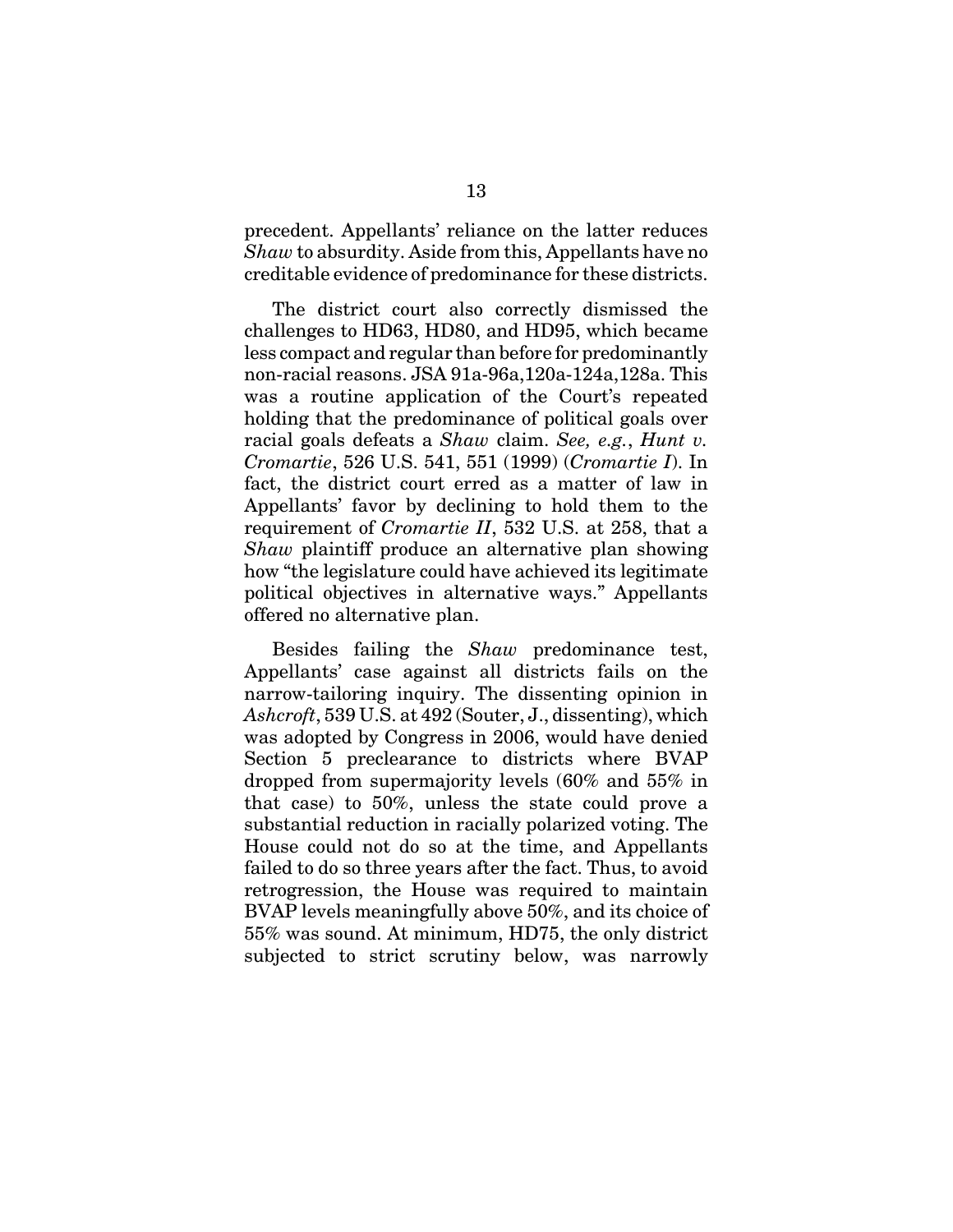tailored because Appellants' own expert found "high rates of [racial] polarization" in HD75, even under an analysis designed to under-report racial bloc voting. JSA 104a (alteration in original). The House was therefore flatly prohibited from allowing this district's BVAP to fall.

**I. The District Court Correctly Rejected the Challenge to Districts Drawn in Substantial Compliance with Traditional Districting Principles A. Neglect of Traditional Criteria Is an**

# **Essential Element of a** *Shaw* **Claim**

The district court found as fact that traditional criteria controlled the drawing of eight of the Challenged Districts. It correctly entered judgment against Appellants on those districts because a showing of "neglect of traditional districting criteria is…necessary" to prove a *Shaw* claim. *Bush*, 517 U.S. at 962.

This requirement lies at the heart of the constitutional injury identified in *Shaw I*: the subordination of traditional principles to race can result in "impermissible racial stereotypes" by grouping "in one district individuals who belong to the same race, but who are otherwise widely separated by geographical and political boundaries, and who may have little in common with one another but the color of their skin." 509 U.S. at 647. In contrast, where sound principles of geographic-based districting control the composition of voting districts, individuals are grouped according to "actual shared interests," *Miller*, 515 U.S. at 916, such as their "education, economic status, [and]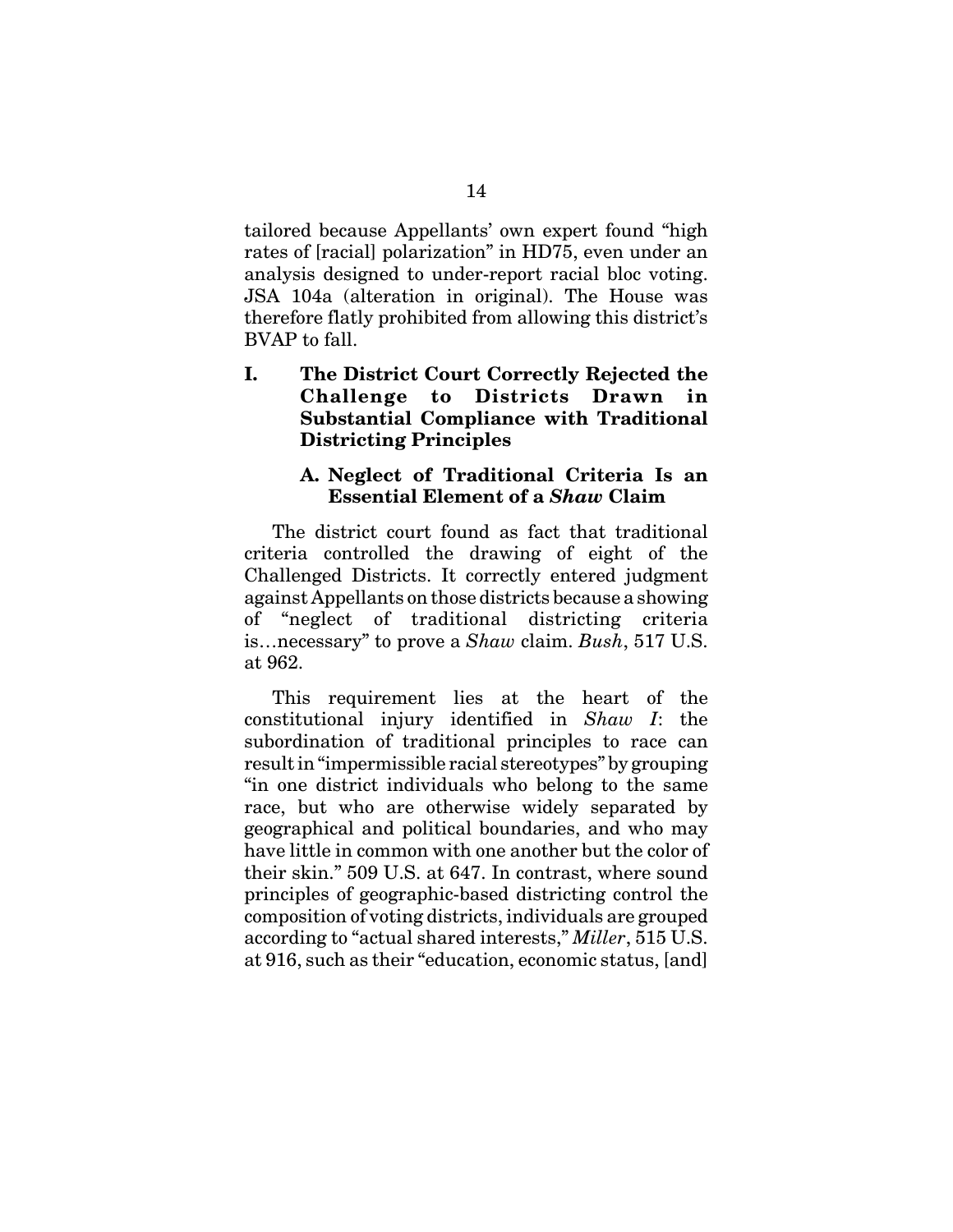the community in which they live," *Shaw I*, 509 U.S. at 647. They have been neither stereotyped nor grouped as incoherent masses with no commonalities. Thus, where "race-neutral considerations are the basis for redistricting legislation, and are not subordinated to race, a State can 'defeat a claim that a district has been gerrymandered on racial lines.'" *Miller*, 515 U.S. at 916 (quoting *Shaw I*, 509 U.S. at 647).

To unhinge *Shaw* from principles of geographic representation would reduce the "predominance" inquiry to a mind-reading exercise. *See* JS 20-21. *Shaw* would become an anomaly: "no case in this Court has held that a legislative act may violate equal protection solely because of the motivations of the men who voted for it." *Palmer*, 403 U.S. at 224; *see also Michael M. v. Super. Ct. of Sonoma Cnty.*, 450 U.S. 464, 472 n.7 (1981) (principal opinion). Except in cases where a racial classification appears on the face of a statute, equal-protection standards require "both impermissible racial motivation and racially discriminatory impact." *Hunter v. Underwood*, 471 U.S. 222, 232 (1985); *see also Wayte v. United States*, 470 U.S. 598, 608-09 (1985). This framework, established in *Washington v. Davis*, 426 U.S. 229 (1976), and *Arlington Heights v. Metropolitan Housing Development Corp.*, 429 U.S. 252 (1977), applies "in [the] context of Equal Protection Clause challenge[s] to [alleged] racial gerrymander[ing]," *Reno v. Bossier Parish Sch. Bd.*, 520 U.S. 471, 488 (1997); *Cromartie I*, 526 U.S. at 546- 47 & n.2; *Miller*, 515 U.S. at 905. Unless race is shown to have "a direct and significant impact on the drawing of at least some" district lines, resulting in flawed or deficient districts, a challenge to a state's subjective priorities lacks any anchor in a real-world harm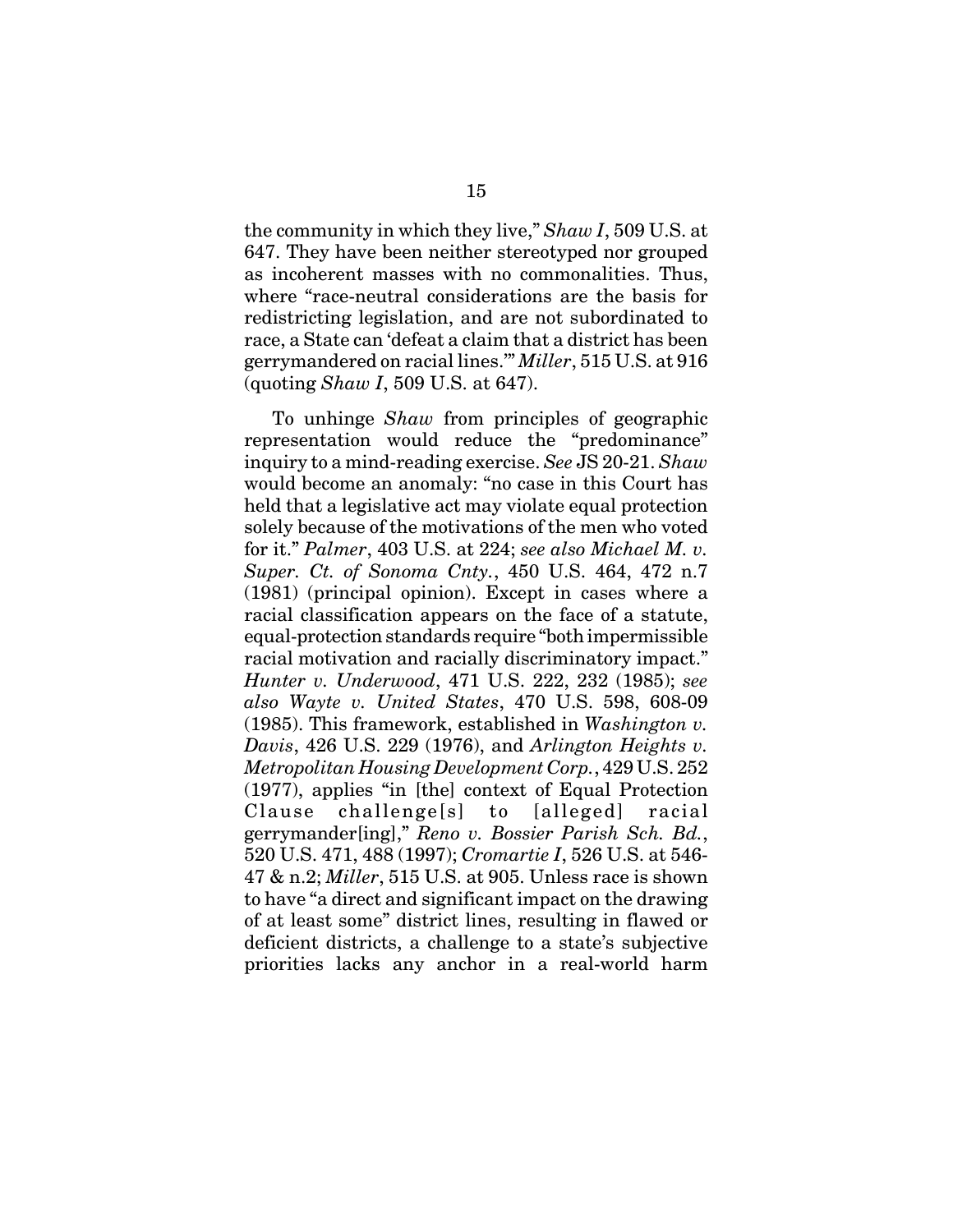meriting the attention of the federal judiciary. *ALBC*, 135 S. Ct. at 1271.

Moreover, the claim would "fail[] for lack of causal connection between unconstitutional motive and resulting harm." *Hartman v. Moore*, 547 U.S. 250, 260 (2006). A majority-minority district that substantially complies with a state's ordinary criteria is, by definition, configured under the same principles governing all other districts statewide. It could have been configured in the same manner without the alleged improper motive. Indeed, "there is an element of futility" in invalidating a law because of "bad motives" rather than "because of its facial content or effect"; otherwise, the law "would presumably be valid as soon as the legislature…repassed it for different reasons." *Palmer*, 403 U.S. at 225; *see also LULAC*, 548 U.S. at 418 (citing *Hartman*, 547 U.S. at 259-60).

In addition, traditional districting principles "are objective factors that may serve to defeat a claim that a district has been gerrymandered on racial lines." *Shaw I*, 509 U.S. at 647. Without reference to objective factors, *Shaw* claims would devolve into "hassles over the adequacy of [alleged] admissions" that race took priority. *Hartman*, 547 U.S. at 264 n.10. Objective factors therefore allow state legislatures, rather than federal courts, to control the redistricting process through sound redistricting decisions, where a purely subjective test would nearly always allow litigation to reach discovery and trial. *See Miller*, 515 U.S. at 915 (citing *Chapman v. Meier*, 420 U.S. 1, 27 (1975)). Without objective factors, "the standards of reapportionment" would be "so difficult" as to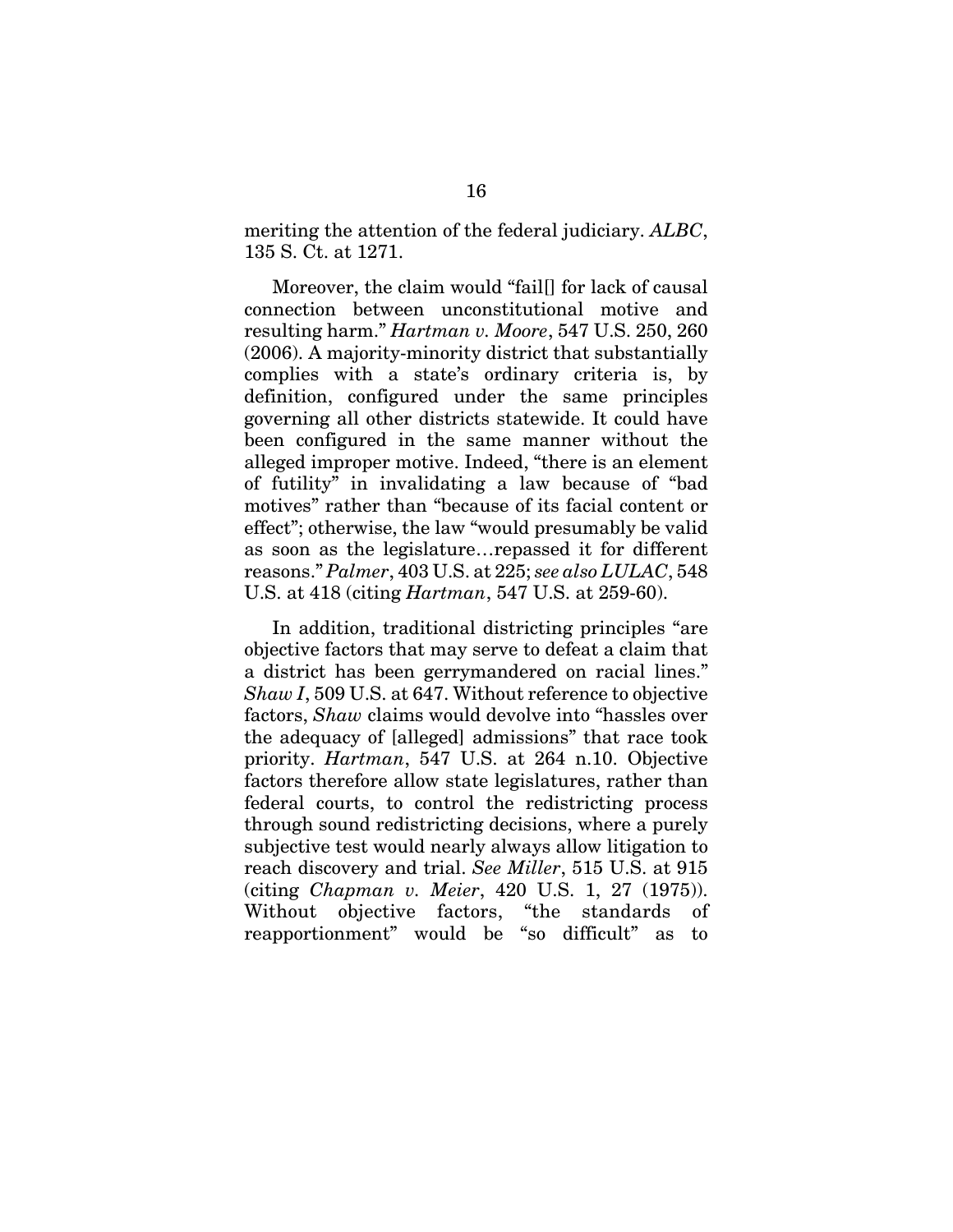effectively place federal courts in charge of redistricting. *Gaffney*, 412 U.S. at 749.

These settled principles resolve Appellants' first Question Presented: race cannot be deemed "the most important consideration" in redistricting absent proof that neutral principles were subordinated to race *in the map*, not merely in the minds of some legislators. JS i. Predictably, Appellants fail to cite a single case that supports their position to the contrary. Their principal reliance is on *Miller*, JS 11-12, but the Court there reaffirmed that "a legislature's compliance with traditional districting principles…may well suffice to refute a claim of racial gerrymandering." 515 U.S. at 919. The Court invalidated the plan only after determining that traditional principles were substantially disregarded. *Id.* at 919-20. Appellants cite *Miller*'s holding that a district need not be "bizarre on its face" to violate the Constitution. *Id.* at 912. But the court below did not require Appellants to prove that districts were bizarre; it required them to show disregard for traditional criteria. JSA 39a. That distinction, though lost on Appellants, follows directly from *Miller*. *See also Miller*, 515 U.S. at 928 (O'Connor, J., concurring).

Appellants also rely on language in *ALBC* concerning Alabama's "policy of prioritizing mechanical racial targets above all other districting criteria," but they fail to appreciate that *ALBC* referred to this fact as mere "*evidence* that race motivated *the drawing of particular lines* in multiple districts in the State." 135 S. Ct. at 1267 (emphases added). The Court—as in *Miller*—took care to satisfy itself that the "racial percentages" had "a direct and significant impact on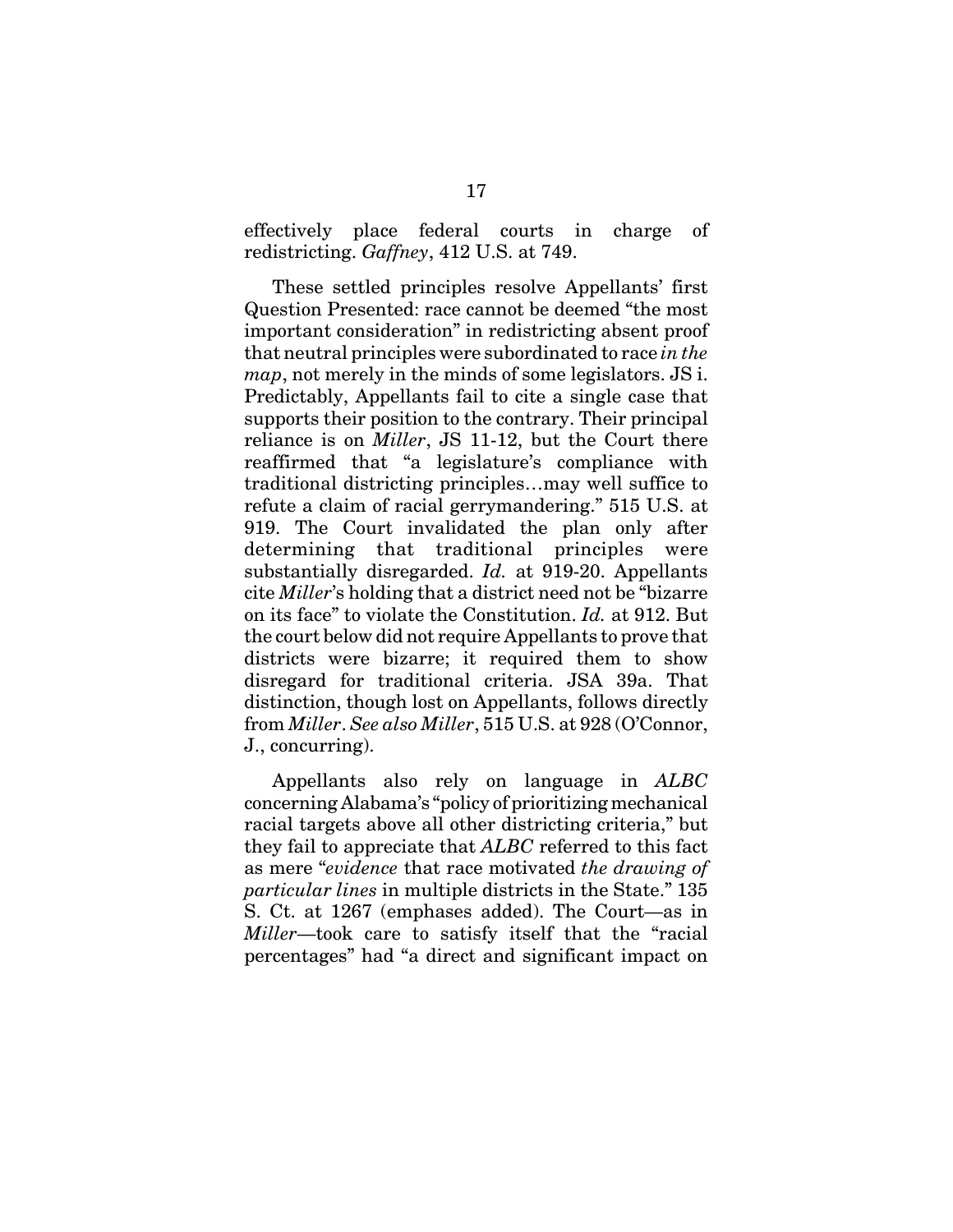the drawing of at least some" boundaries in the plan, resulting in the "change of [the] district's shape from rectangular to irregular," the transfer of "15,785 individuals" of whom "just 36 were white," and the "[t]ransgressing [of] their own redistricting guidelines" by splitting precincts "clearly divided on racial lines." *Id.* at 1271. The Court remanded to allow a determination of the impact of race on "the boundaries of individual districts." *Id.* at 1265-66.11

Appellants' reliance on lower-court precedent is equally flawed. *Clark v. Putnam County*, 293 F.3d 1261, 1267-69 (11th Cir. 2002), involved a plan drawn to compile in two majority-minority districts "every contiguous census block available which would have the effect of increasing the black percentage," resulting in a "smokestack" and "pie slice" appearing on the face of the districts, along racial lines. *Moon v. Meadows*, 952 F. Supp. 1141, 1144-46 (E.D. Va. 1997), applied strict scrutiny to a district that was, in fact, "bizarre." *Smith v. Beasley*, 946 F. Supp. 1174, 1207 (D.S.C. 1996), concerned the creation of "new, non-compact and oddly shaped districts" that "wind 'in snakelike fashion' until enough black neighborhoods are included to create a black-majority district." *Page v. Virginia State Board of Elections*, No. 13-678, 2015 WL 3604029, at \*11 (E.D. Va. June 5, 2015), concerned a district with "an odd shape and a composition of a disparate chain of

<sup>&</sup>lt;sup>11</sup> The U.S. Solicitor General advocated this result, noting that *Shaw* requires a showing of "derogation of traditional districting criteria" and that setting the Voting Rights Act as the most important criterion would not result in predominance if compliance did not "conflict" with neutral goals. Transcript of Oral Argument at 29-33, *ALBC* (No. 13-895).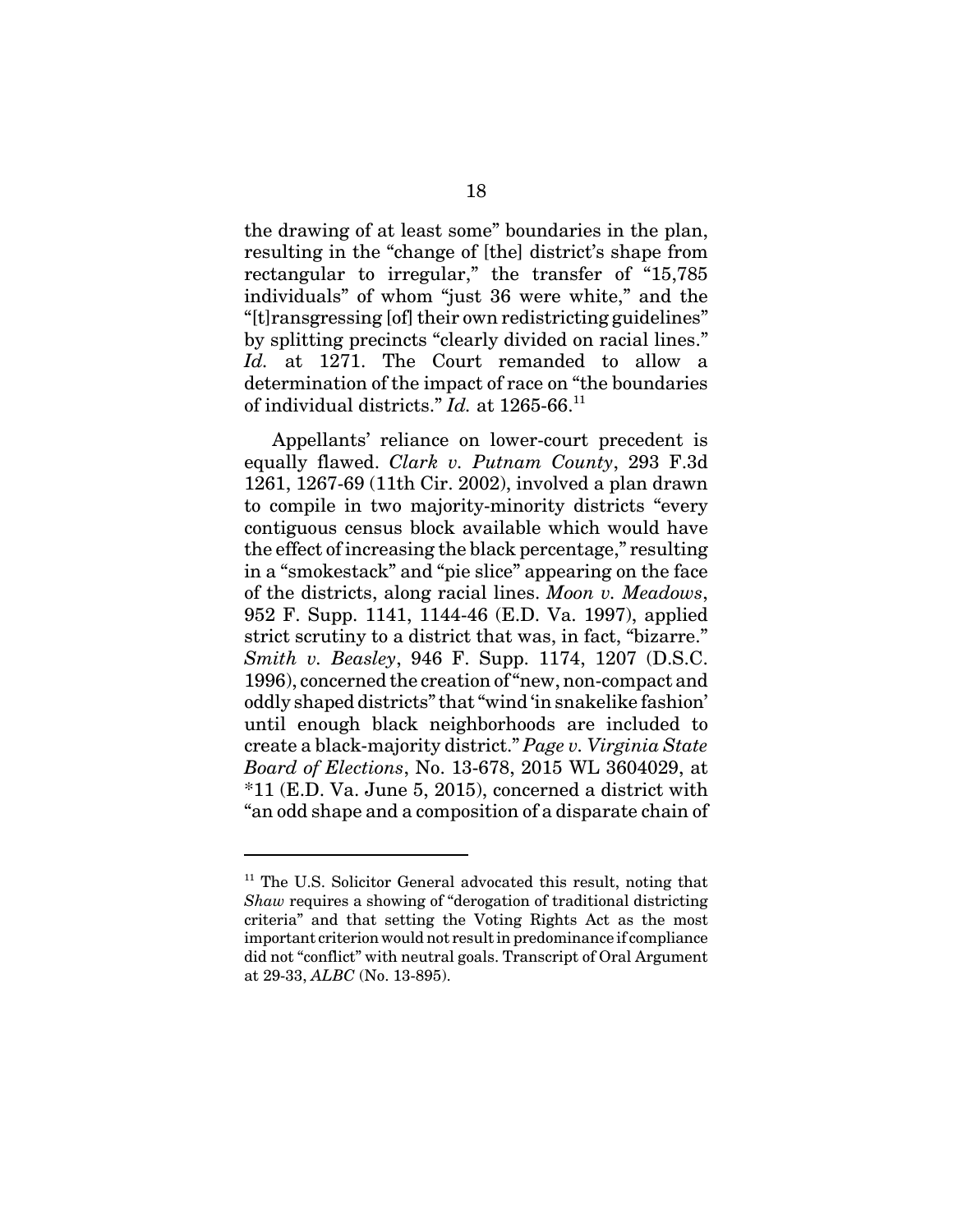communities, predominantly African-American, loosely connected by the James River."12 *Hays v. Louisiana*, 839 F. Supp. 1188, 1198 (W.D. La. 1993), *vacated sub nom. Louisiana v. Hays*, 512 U.S. 1230 (1994), involved a plan that was alleged to be "highly irregular on its face." None of these cases invalidated any district that was drawn in substantial compliance with traditional criteria, and Appellants have cited no case reaching that result.

In contrast, numerous courts have aligned with the court below in rejecting challenges to districts drawn in substantial conformity to traditional criteria. *DeWitt v. Wilson*, 856 F. Supp. 1409 (E.D. Cal. 1994), declined to invalidate districts drawn "in a manner that was consistent with traditional redistricting principles," even though the redistricting authority gave the Voting Rights Act "the highest possible consideration." *Id.* at 1411, 1413 (quotation omitted). There was no *Shaw* violation because there was "no conflict between the [Voting Rights] Act and the [state's] criteria," and the plan involved "a thoughtful and fair example of applying traditional redistricting principles." *Id.* at 1414-15 (quotation omitted). This Court summarily affirmed. 515 U.S. 1170 (1995). *Backus v. South Carolina*, 857 F. Supp. 2d 553 (D.S.C. 2012), declined to apply strict scrutiny to a plan, despite direct evidence of "predetermined demographic percentages" used in drawing Voting Rights Act districts, because there was no "in-depth explanation" of "where and how" race had superseded traditional criteria, which the court found were substantially applied. *Id.* at 564-

<sup>12</sup> *Page* is under review in this Court. *See Wittman v. Personhuballah*, No. 14-1504.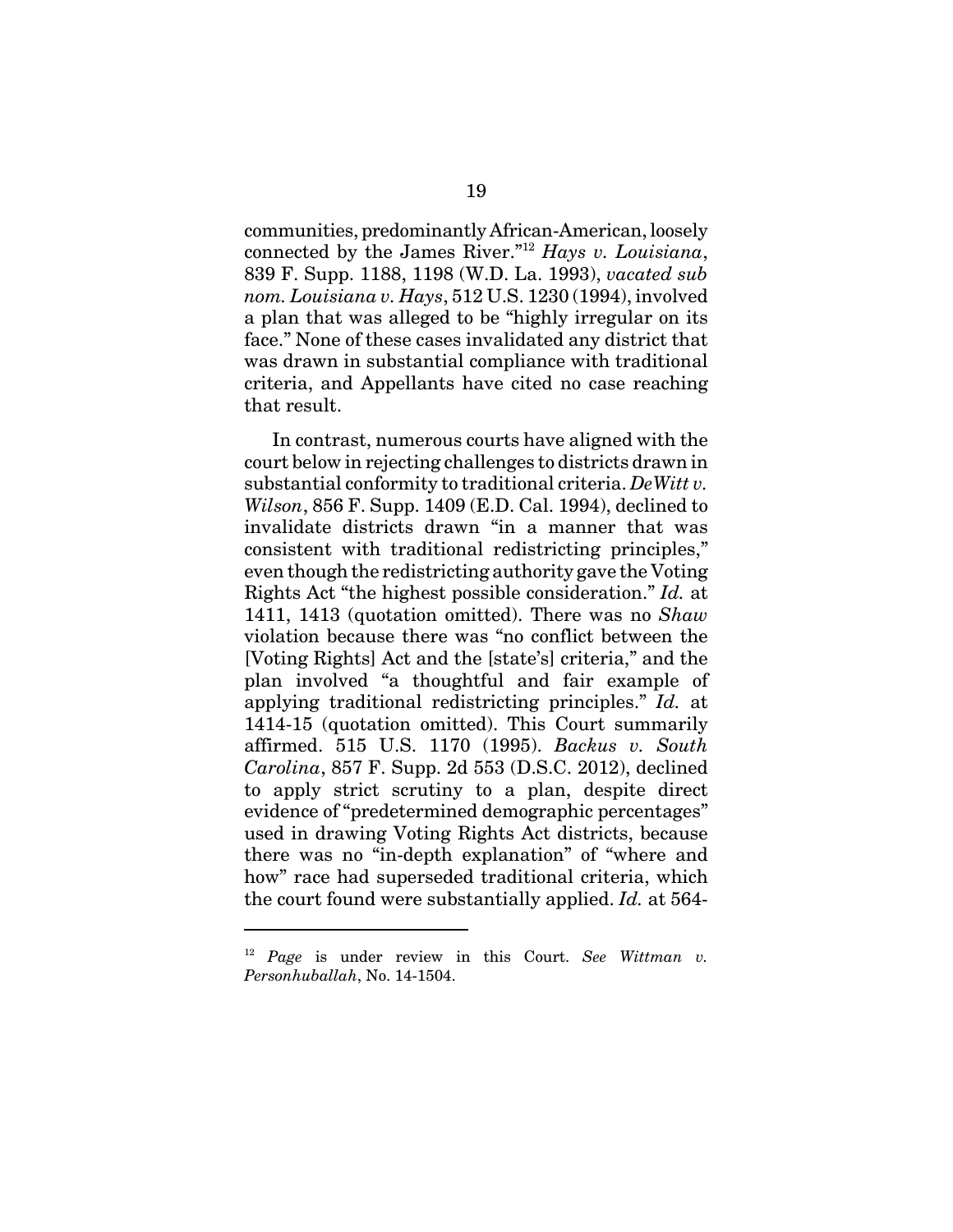65. This Court summarily affirmed. 133 S. Ct. 156 (2012). *Cano v. Davis*, 211 F. Supp. 2d 1208, 1221, 1225, 1230 (C.D. Cal. 2002), held that a *Shaw* plaintiff "must demonstrate both that the legislature was predominantly motivated by racial intent…and that it ignored traditional districting principles" and granted summary judgment where that standard was not met. This Court summarily affirmed. 537 U.S. 1100 (2003). *Quilter v. Voinovich*, 981 F. Supp. 1032, 1047 (N.D. Ohio 1997), placed the burden "on the plaintiffs to make a showing that the defendants substantially disregarded or neglected traditional districting principles" and rejected a challenged where this "threshold" was not met. This Court summarily affirmed. 523 U.S. 1043 (1998). *Committee for a Fair and Balanced Map v. Illinois State Board of Elections*, 835 F. Supp. 2d 563, 591-93 (N.D. Ill. 2011), rejected a challenge to a district drawn to meet a predetermined 50% threshold—even though voting was not racially polarized—because political and neutral goals "explain maintaining the odd shape of" the challenged district "as much, if not more, than race." *Harvell v. Blytheville School Dist. No. 5*, 126 F.3d 1038, 1040-42 (8th Cir. 1997), upheld districts drawn at "BVAP of 57.3% or higher" because the "plan preserve[d] communities with actual shared interests" and did "not reject traditional, non-racial districting criteria."

The district court therefore followed settled law, and Appellants have failed to identify a single case reaching the holding they advocate. This appeal does not raise a substantial question. *See, e.g.*, *Pekao Trading Corp. v. Bragalini*, 364 U.S. 478, 478 (1960)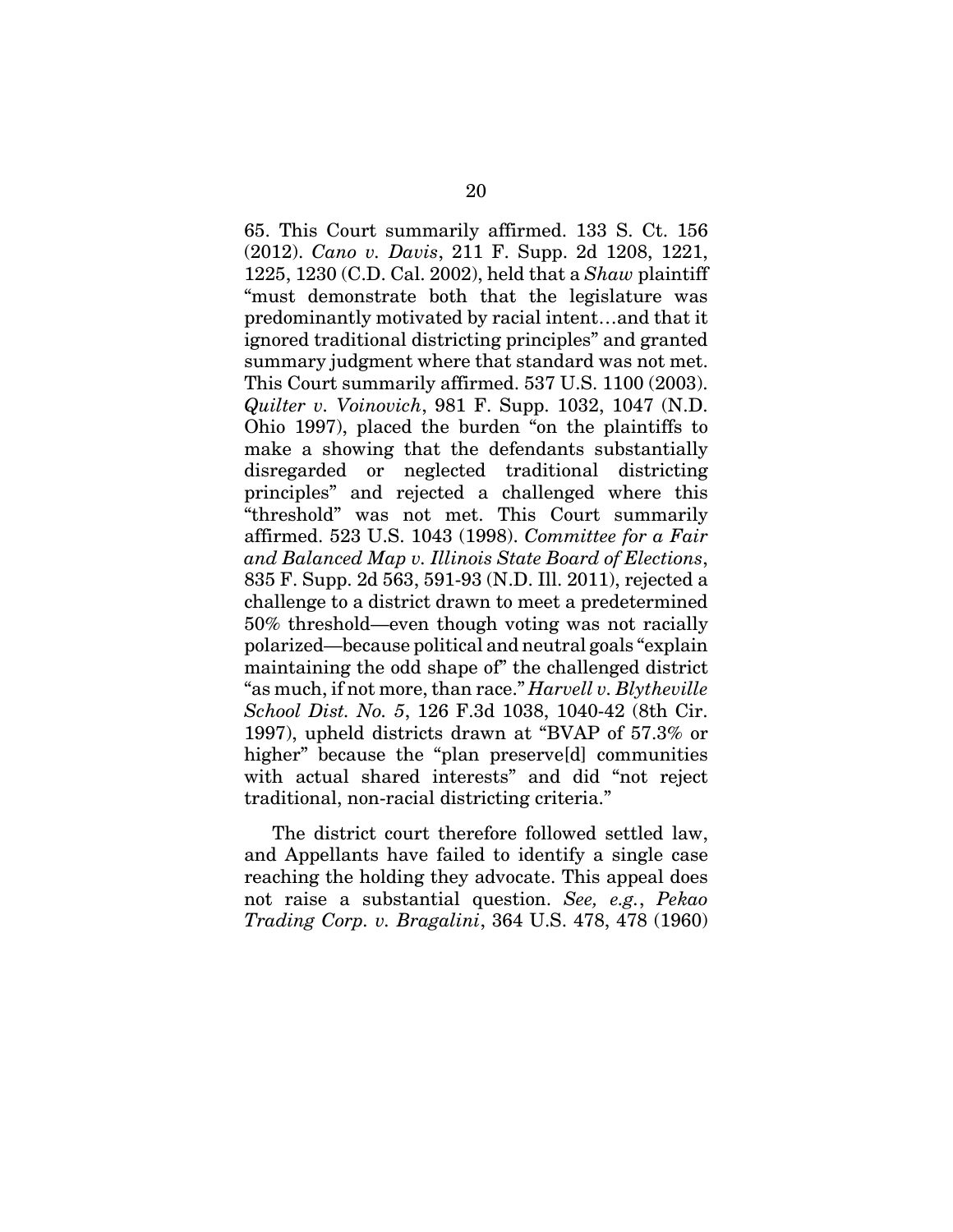#### (per curiam); *Town of Huntington, N.Y. v. Huntington Branch, NAACP*, 488 U.S. 15, 18 (1988) (per curiam).

#### **B. Appellants Failed To Present Evidence of Predominance**

Applying that standard, the district court found that Appellants did not show derogation of traditional criteria in eight districts. Its findings are subject to clear-error review. *Cromartie II*, 532 U.S. at 242. Appellants cite no reason to revisit them. While they claim to have "a host" of evidence of predominance, JS 3, their case actually amounts to merely repeating the same two allegations over and over again.

Appellants first emphasize the House's effort to maintain the Challenged Districts at roughly 55% BVAP. In their second Question Presented, they ask this Court to find that the "use of a one-size-fits-all 55% black voting age population floor" in itself "amount[s] to racial predominance." JS i. They candidly admit, however, that they forfeited this *per se* argument by failing to raise it below. JS 17. *See, e.g.*, *Phoenix Ry. Co. v. Landis*, 231 U.S. 578, 582 (1913).

Anyway, the question has already been answered in the negative. Drawing districts to reach "specific numerical quotas" by "increasing the percentage of [minority] voters in particular districts" is *how states comply* with the Voting Rights Act. *United Jewish Orgs. v. Carey*, 430 U.S. 144, 160, 162 (1977) (*UJO*)  $(principal$  opinion).<sup>13</sup> This Court has ratified or required that course of action in multiple cases

<sup>&</sup>lt;sup>13</sup> Citations to *UJO* are to the principal opinion unless otherwise indicated.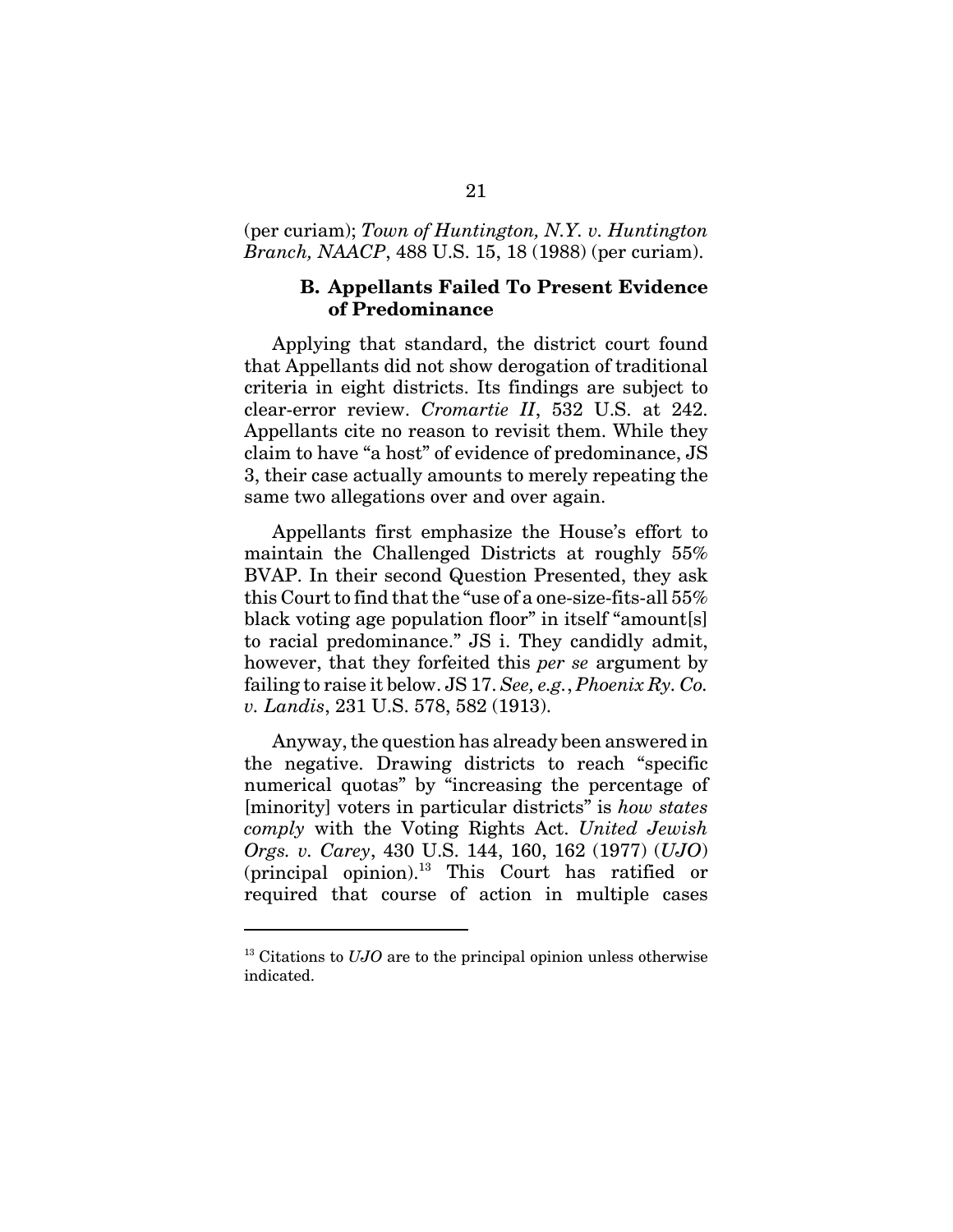beginning with *Beer v. United States*, 425 U.S. 130  $(1976)$   $(54\%$  BVAP threshold),<sup>14</sup> and continuing consistently through *Bartlett v. Strickland*, 556 U.S. 1, 18 (2009) (principal opinion) (50% minority CVAP threshold). In *UJO*, the Court observed that it is "[i]mplicit" in such decisions that "creating or preserving black majorities in particular districts" does not violate the Constitution. 430 U.S. at 161. Otherwise, the Voting Rights Act must be "held unconstitutional" to the "extent" the Court has interpreted it to reach redistricting. *Id.* at 161. The Court in *UJO* rejected that conclusion, reaffirmed its prior holdings, and found it "permissible for a State, employing sound districting principles…, to attempt to prevent racial minorities from being repeatedly outvoted by creating districts…in which [minorities] will be in the majority." *Id.* at 168. The challenged districts in *UJO* were drawn to achieve "65% nonwhite majorities," and the Court upheld them. *Id.* at 162.

As in the *Shaw* cases, the difference identified in *UJO* between Voting Rights Act compliance and racial gerrymandering boiled down to the state's adherence to "sound districting principles"—which was not mutually exclusive with meeting the 65% target. *Id.* at 168. *Shaw I* therefore distinguished *UJO* because the plan in *UJO* "adhered to traditional districting principles"; the plan in *Shaw I* did not. 509 U.S. at  $651<sup>15</sup>$  Since

<sup>14</sup> *See UJO*, 430 U.S. at 162.

<sup>15</sup> In *UJO*, U.S. Solicitor General Robert Bork urged this distinction, contending that "it would be anomalous indeed if the good faith (and ultimately successful) efforts…to comply with the Voting Rights Act…were held unconstitutional because those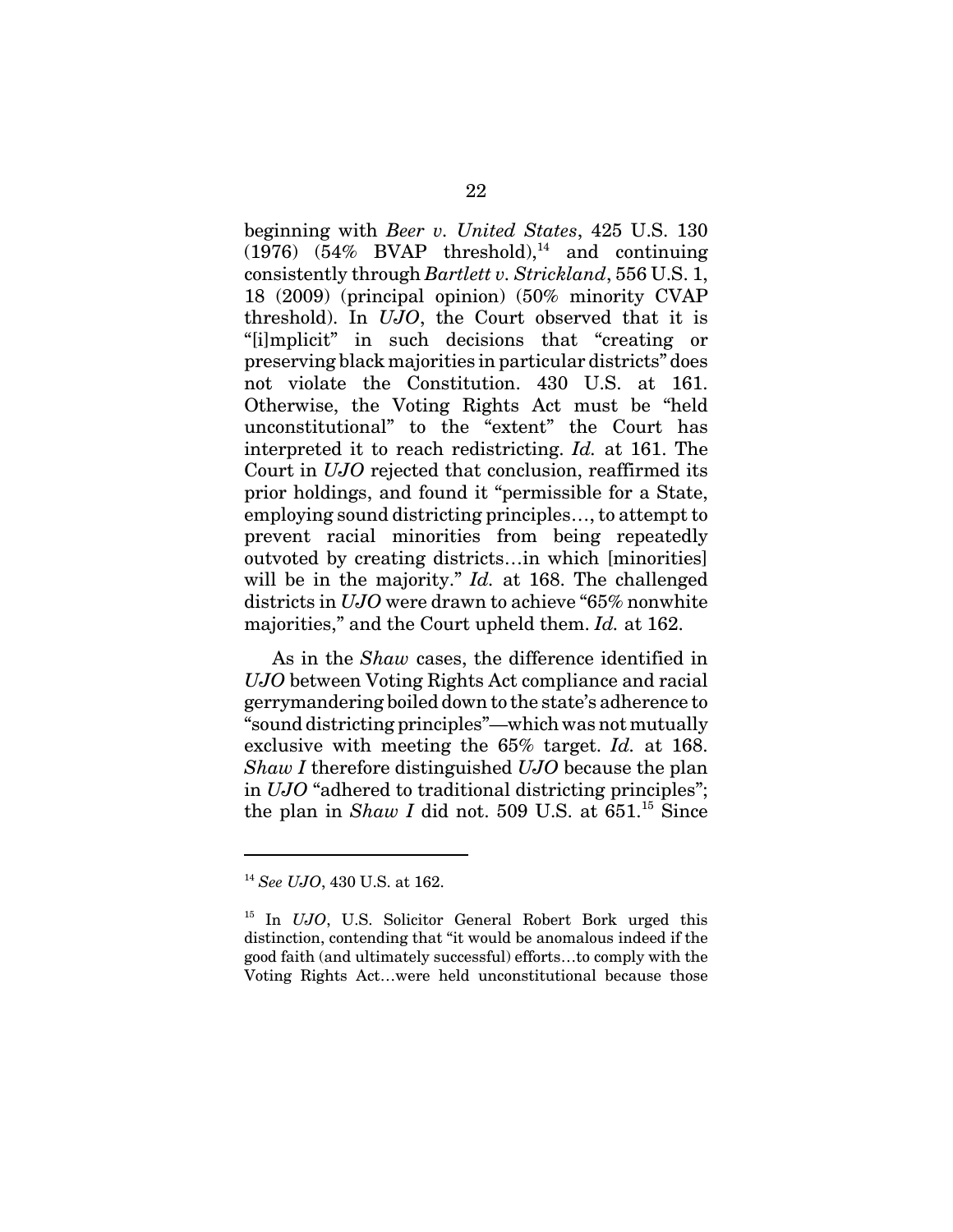*Shaw I*, majorities of this Court have twice reaffirmed that drawing districts to achieve thresholds does not itself amount to predominance. *See Cromartie II*, 532 U.S. at 241; *Bush*, 517 U.S. at 962 (O'Connor, J., Rehnquist, C.J.), *id.* at 1008-09 (Stevens, Ginsburg & Breyer, JJ.), *id.* at 1056 (Souter, J.). The Court last term in *ALBC* had the opportunity to condemn "racial percentages"; it did not and instead considered whether the racial percentages had "a direct and significant impact on the drawing of at least some" boundaries. 135 S. Ct. at 1271.

Appellants attempt to distinguish all of this—again, they have not preserved a direct challenge to any of it—by focusing their case on a supposed "one-size-fitsall" use of a racial goal for all districts. JS i. But that has no bearing on the predominance inquiry. Crafting unique, district-specific BVAP quotas—which would entail both a floor *and a ceiling*—for twelve districts would be more race-conscious than applying one floor to all. *Cf. Ashcroft*, 539 U.S. at 491 (Kennedy, J., concurring) (observing that race likely predominated in a carefully crafted plan to create a series of influence and majority-minority districts based on districtspecific considerations). There is, in fact, no less raceconscious method available to redistrict under the Voting Rights Act than the method chosen by the

efforts involved a consciousness of racial impact." Brief for the United States at 19, *UJO* (No. 75-104). The Solicitor General, however, found it "significant" that "the state's use of raceconsciousness…did not prevent it from observing its normal 'neutral' criteria for redistricting." *Id.* at 44 n.41. "The use of raceconsciousness to override or substantially distort a state's normal neutral criteria for redistricting would present a different case." *Id.*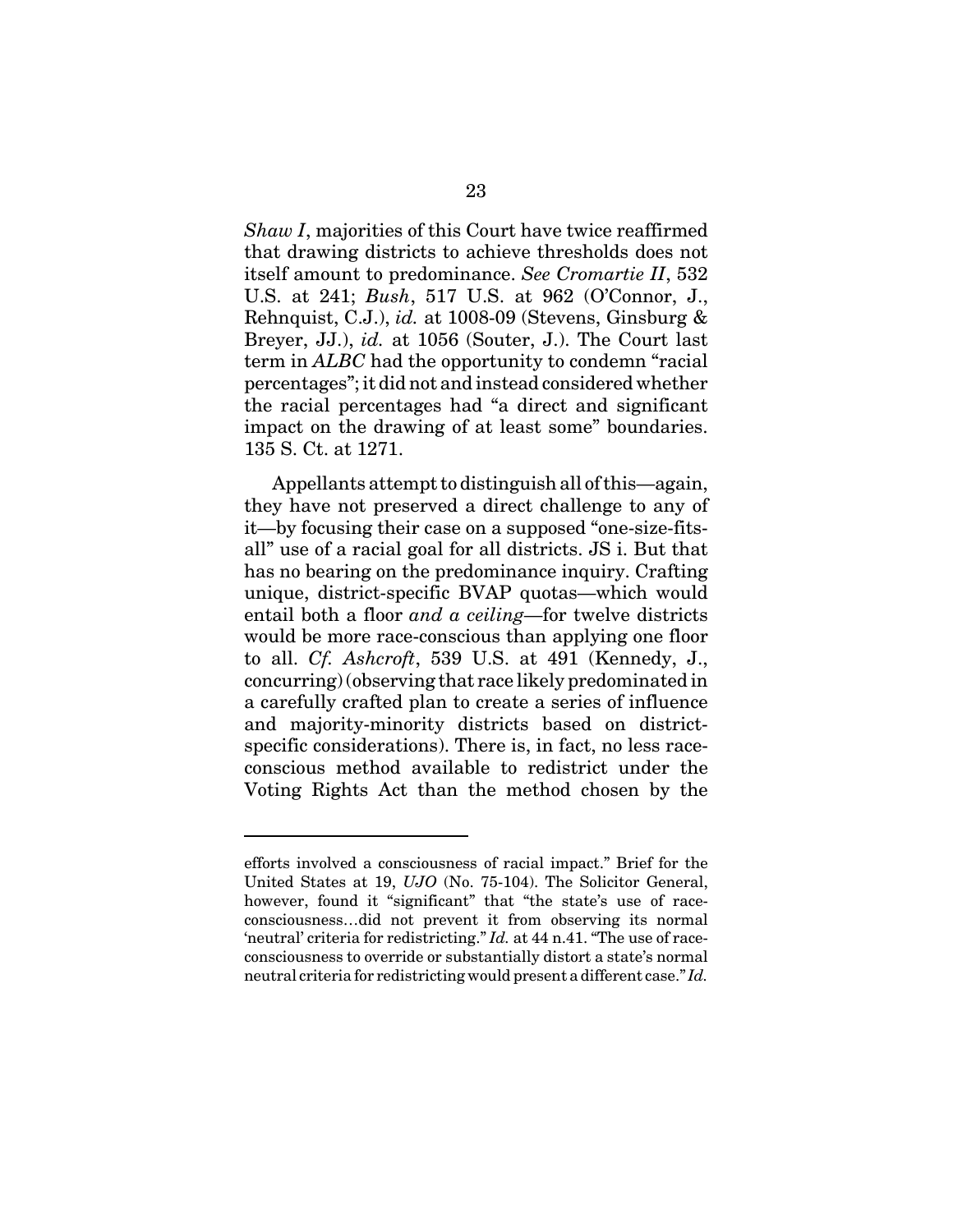House.16 The *per se* prohibition against percentage floors that Appellants advocate therefore cannot coexist with 40 years of this Court's voting-rights precedent.

Without a *per se* rule, Appellants' case fails on the facts. Although one might have some basis to assume that the creation of a *new* district to achieve a racial threshold would necessarily involve a departure from traditional districting principles, *see LULAC*, 548 U.S. at 517 (Scalia, J., concurring in the judgment in part and dissenting in part), the House here declined overtures to create new majority-minority districts. The Challenged Districts were largely preserved in their previous forms, and eleven of twelve were above or nearly at 55% BVAP in the benchmark plan. The final district, HD71, had fallen below the 50% *Bartlett* floor, but the Court was unable to find any departures from traditional criteria in the district. JSA 111a-115a.<sup>17</sup> Without evidence of its "direct and significant impact on the drawing of at least some…boundaries," the 55% number means very little. *ALBC*, 135 S. Ct. at 1271.

But beyond that number, Appellants present *no* evidence of racial gerrymandering. Their only other supposed "direct evidence" shows that the House acknowledged the supremacy of "the United States

<sup>16</sup> There may be other methods, *see, e.g.*, *LULAC*, 548 U.S. at 429 ("States retain broad discretion in drawing districts to comply with" the Voting Rights Act) (quotation omitted), but those methods are not less race-conscious.

<sup>&</sup>lt;sup>17</sup> The House had evidence that HD71 would likely see a precipitous drop in BVAP between 2011 and 2021 because of changing demographics in downtown Richmond. Trial Tr. 291:2- 293:10.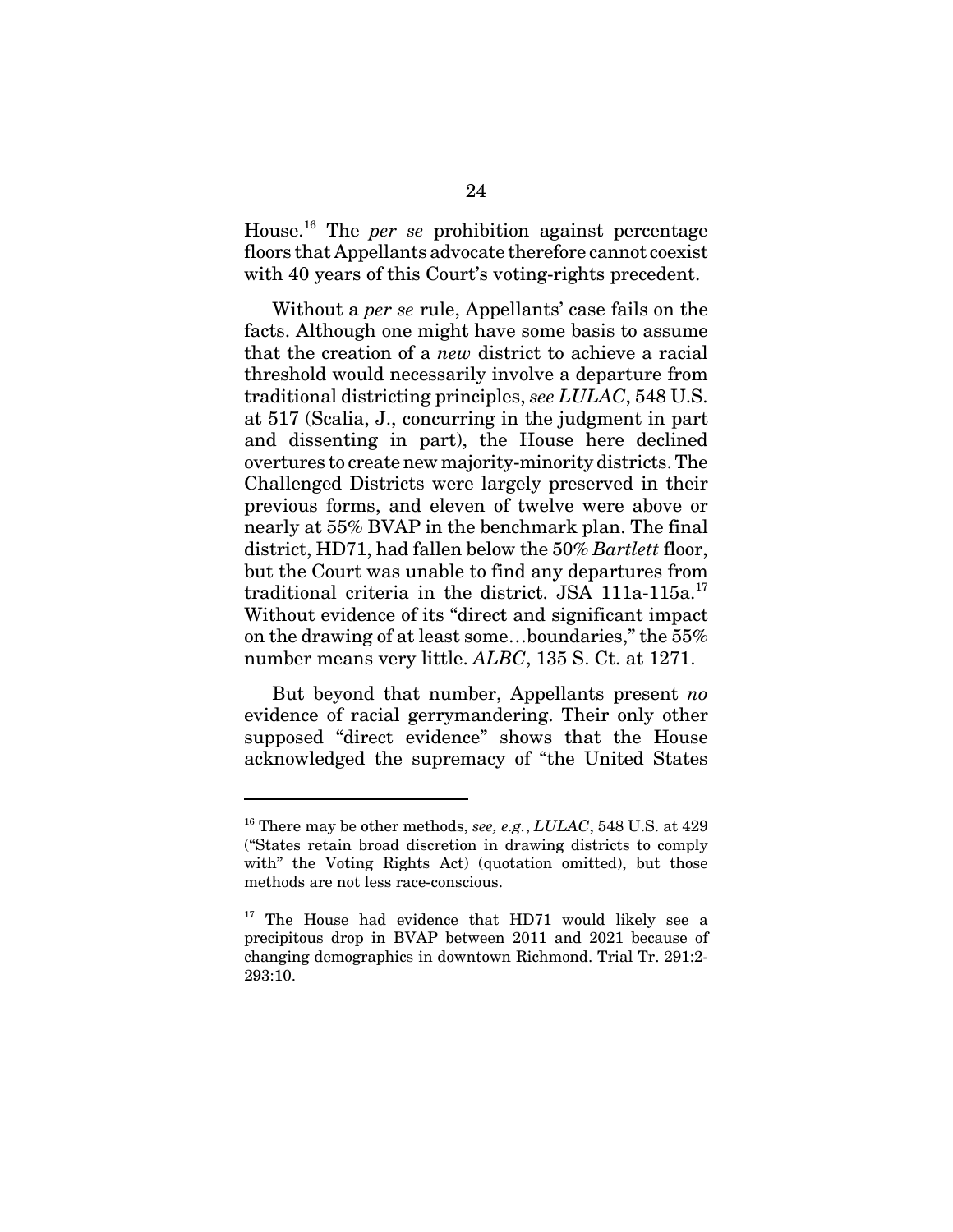Constitution [and] the Voting Rights Act of 1965." JSA 17a. If states were required to disclaim federal law to avoid the inference of racial discrimination, then *Shaw* would place the Constitution at war with itself. *See Shaw I*, 509 U.S. at 639-41 (recounting the history of state intransigence motivating the adoption of the Fifteenth Amendment and, later, the Voting Rights Act). Appellants protest further that Virginia's preclearance submission was "preoccup[ied] with race"—has a preclearance submission ever *not* discussed race?—but the submission merely repeats that the Challenged Districts fall at or above 55% BVAP. JS 22. Likewise, the floor statements Appellants reference merely repeat that the Voting Rights Act is supreme federal law or that 55% BVAP was an appropriate aspiration. JS 23. Appellants' "direct evidence" is nothing but a broken record repeating the same two statements.

Appellants claim there is "district-specific" evidence of predominance, JS 23, but the district court had the benefit of a four-day trial with live witness testimony and rejected their arguments. Appellants disparage a precinct swap in HD71, but the district court found Delegate Jones's non-racial explanation for the swap "far more convincing" than theirs. *Compare* JS 25 *with* JSA 112a. Appellants protest precinct splits in HD71 in the original plan, HB5001. JS 25. But the district court found that these splits were cured in the final plan, HB5005, which is challenged here. JSA 115a. Appellants cite testimony by Delegate Dance about HD63 and conclude that race predominated in that district. JS 24. The district court heard the very same testimony and concluded that political and neutral considerations were predominant. JSA 91a-96a.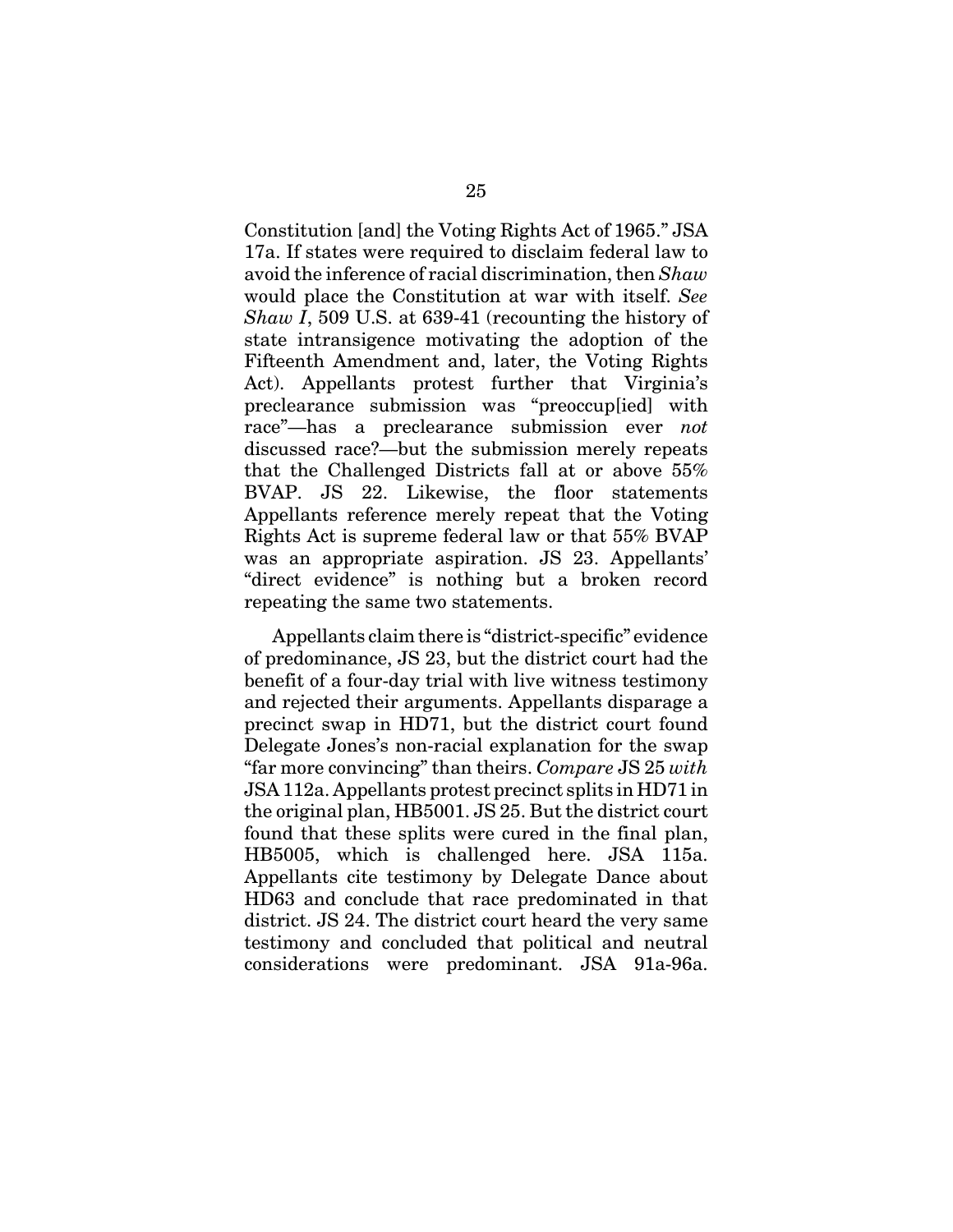Appellants also cite irregular district boundaries in HD63 and HD80. JS 28-30. The district court carefully considered this evidence and, based on the record as a whole, concluded that political and incumbencyprotection considerations account for the irregularity. JSA 96a, 124a; *see infra* § II.

Besides all that, Appellants' arguments fail because, despite their intimation that these are mere examples of "a host" of evidence in store for the Court, JS 3, Appellants' jurisdictional statement actually exhausts their *entire evidentiary showing*. As to most districts, Appellants presented no evidence, other than the 55% figure. *See, e.g.*, JSA 120a (Appellants "cannot hand the Court a stone and expect back a sculpture"); JSA 119a ("The Court is not in a position to guess based on the skimpy evidence submitted."); JSA 107a ("no evidence has been provided by the Plaintiffs to show" racial predominance); JSA 110a (same); JSA 115a-117a  $(same).<sup>18</sup>$ 

In light of their abject failure on the facts, Appellants' allegation that the district court required them to "negate *all* other districting criteria" is contorted. JS i (fourth Question Presented). The district court correctly required only that Appellants show "substantial"—not complete—disregard for neutral criteria. JSA 39a (citing *Bush*, 517 U.S. at 962;

<sup>&</sup>lt;sup>18</sup> Appellants did present expert testimony, but the court below discredited it because the inferences drawn by the expert were based solely on demographics related to race and partisanship. Appellants' expert failed to consider neutral criteria. JSA 89a-90a. Appellants' jurisdictional statement did not preserve a challenge to that ruling.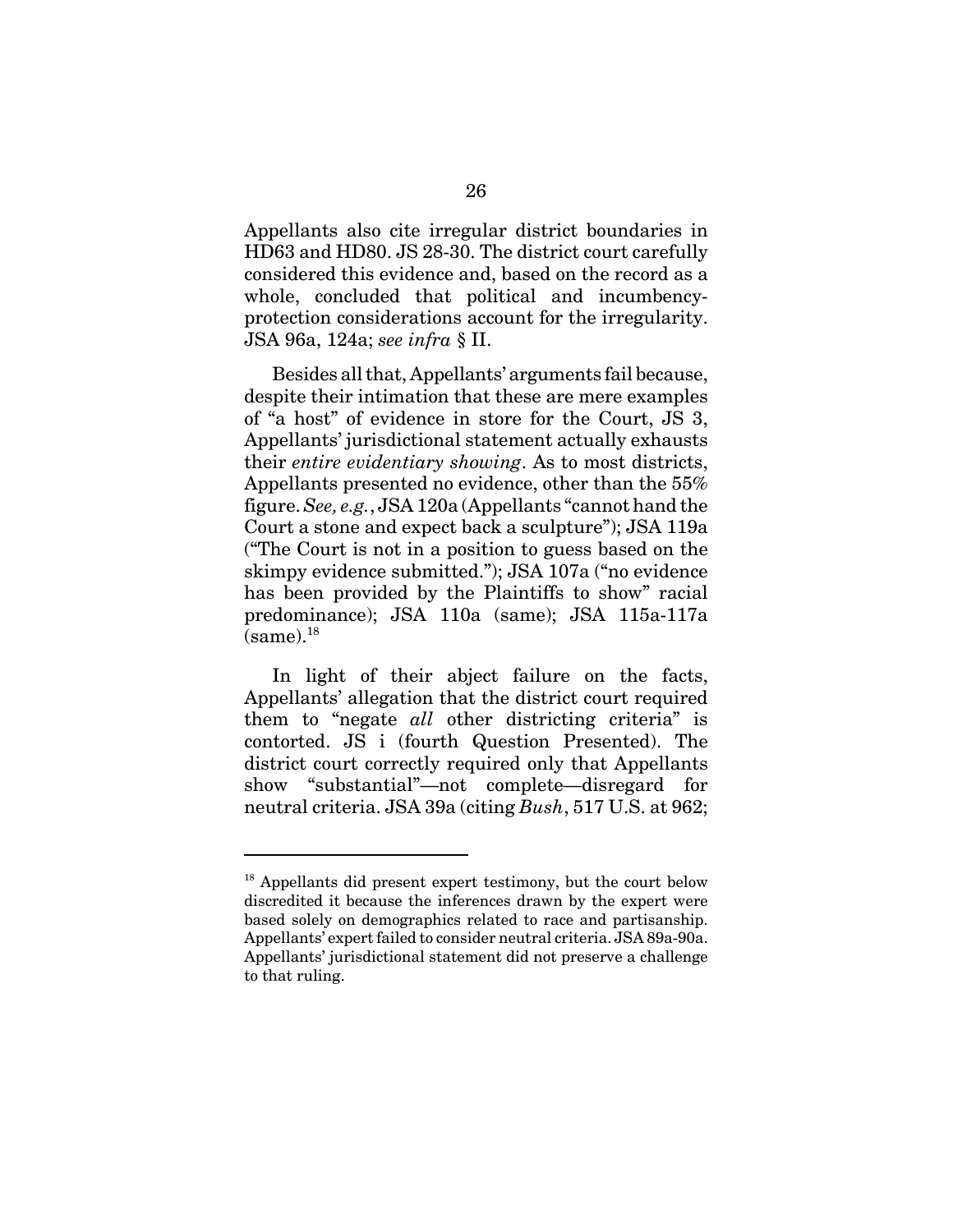*Miller*, 515 U.S. at 928 (O'Connor, J., concurring)). Appellants' standard, by contrast, is the mirror image: *any* use of race in drawing *any* line defeats all neutral criteria. And even under that standard, Appellants cannot win: when asked at trial whether the House's racial goals tainted its non-racial goals, Appellants' counsel conceded that "we don't have a lot of evidence on that."19 Trial Tr. 833:4-6. Appellants' dispute is therefore neither with the House nor with the district court; it is with this Court's repeated holding that the *Shaw* burden is a "'demanding one.'" *Cromartie II*, 532 U.S. at 241 (quoting *Miller*, 515 U.S. at 928).<sup>20</sup>

Finally, Appellants' objection that the court "disregard[ed]" their direct evidence misstates the court's decision. JS i (third Question Presented). The court carefully considered Appellants' entire—"skimpy" —evidentiary presentation. *See* JSA 86a-130a. Appellants' case failed because their evidence, both direct and indirect, did not show predominance of race over neutral criteria in the Challenged Districts. Their argument on this score is nothing more than a restatement of their other arguments. *See* JS 15-17. It should fail for the reasons stated above.

<sup>19</sup> For the same reason, *Shaw v. Hunt*, 517 U.S. 899, 906-07 (1996) (*Shaw II*), does not help Appellants. *Shaw II* rejected the notion that a district drawn in substantial disregard for neutral criteria can be cured by lip service to a few applications of traditional criteria. *Accord Bush*, 517 U.S. at 963. This case presents the opposite scenario.

<sup>20</sup> Appellants falsely claim that the district court weighed population equality with other factors in its predominance analysis. JS 16 n.3. It did nothing of the sort. *See* JSA 65a-66a.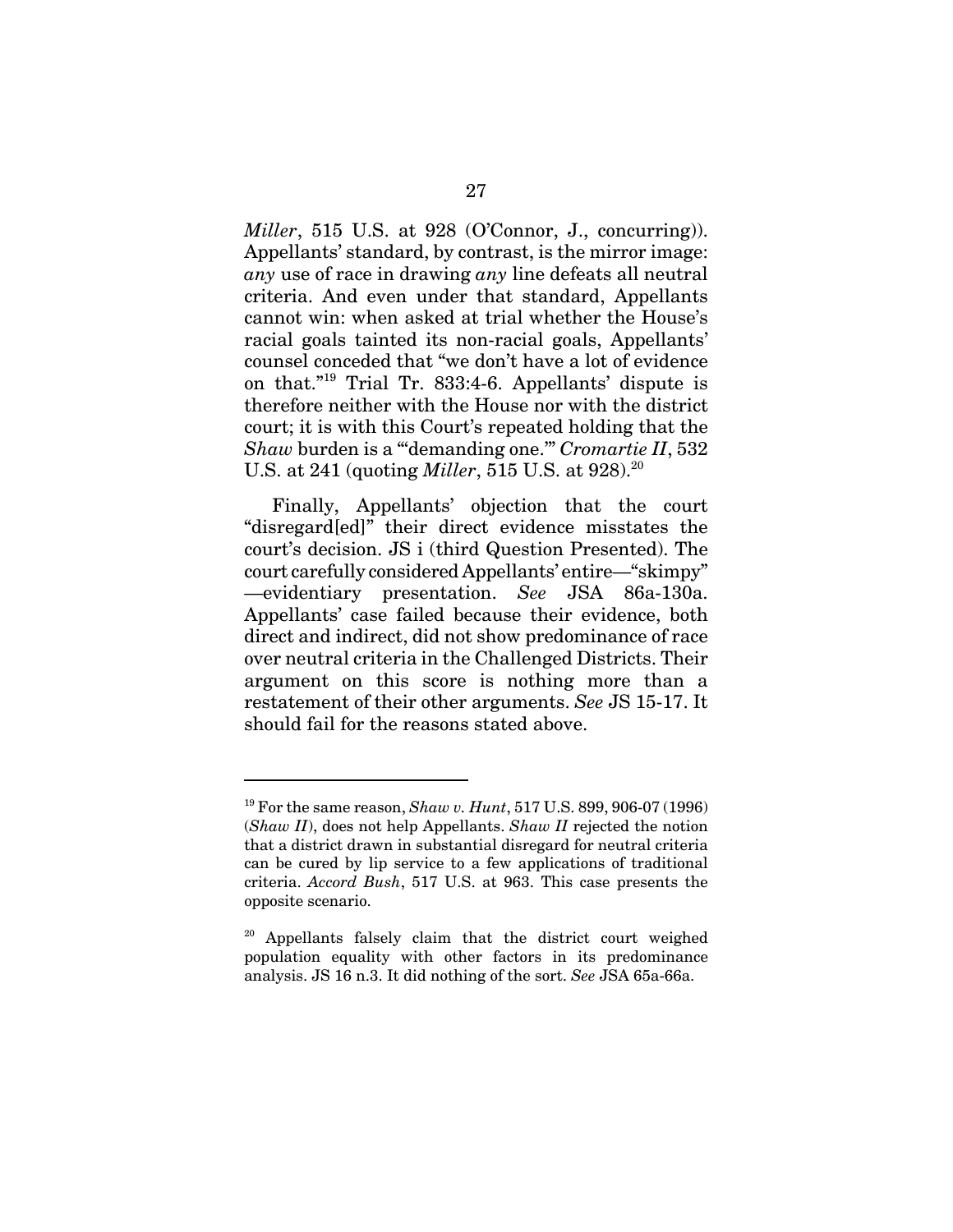### **II. The Court Correctly Rejected the Challenge to HD63, HD80, and HD95 Because Political Considerations Predominated**

The district court also correctly rejected the challenges to HD63, HD80, and HD95. The court found that traditional criteria did not entirely control in these districts. All underwent significant changes from the benchmark plan and became less regular than in the  $2001$  map.<sup>21</sup> Yet "the neglect of traditional districting" criteria is merely necessary, not sufficient. For strict scrutiny to apply, traditional districting criteria must be *subordinated to race*." *Bush*, 517 U.S. at 962; *see also Cromartie I*, 526 U.S. at 551. The district court correctly scoured the record to ascertain the predominant cause of alterations to these districts, and it found that non-racial considerations predominated. Its determination is subject to review for clear error. *Cromartie II*, 532 U.S. at 242. Appellants identify none.

As described above, the court found as fact that HD63's shape was predominantly the result of efforts to remove a river crossing, to draw a potential opponent of the incumbent out of the district, and to avoid pulling its Democratic-leaning constituents into neighboring Republican districts. JSA 91a-95a. HD80's shape was altered to avoid pairing veteran incumbent Delegates (Democratic and Republican), to preserve the voting bases of those Delegates, and to maneuver around a naval base. JSA 122a-123a. And HD95 was configured to advantage Republican incumbents on the

 $^{21}$  All of these districts were nonetheless compliant with Virginia's standards of compactness and contiguity. *See supra* note 1.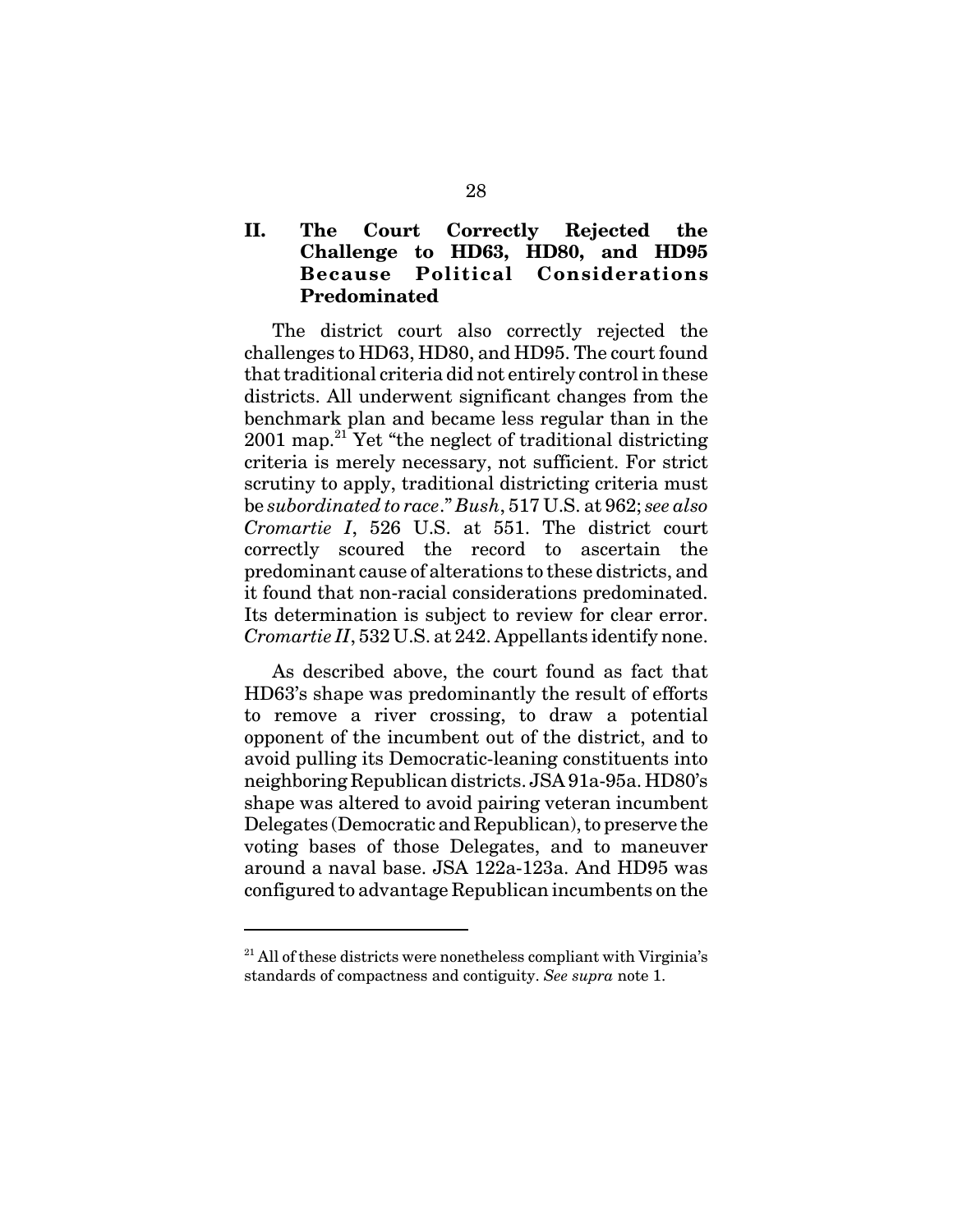Peninsula, to draw an unpopular Delegate out of her district, to make a neighboring district competitive for Republicans, and to eliminate a river crossing. JSA129a-130a. Appellants' only evidence on these districts is that BVAP is at or above 55%. Without a *per se* rule, their claims against these districts must fail.

Besides, all of this analysis was unnecessary. The court should have dismissed the claims under *Cromartie II*, which held that, "where racial identification correlates highly with political affiliation, the party attacking the legislatively drawn boundaries must show at the least that the legislature could have achieved its legitimate political objectives in alternative ways that are comparably consistent with traditional districting principles."  $532 \text{ U.S. at } 258.22$ Experts for both sides testified that race and partisan affiliation correlate in Virginia. Trial Tr. 224:6-17; 507:11-18; 661:19-22. There was therefore no need for the court to parse every line in these districts as it did. Appellants argued below that this requirement does not apply because they presented "direct evidence" that race was considered. *Cromartie II* does not admit that exception: there *was* direct evidence of racial considerations in *Cromartie II*. 532 U.S. at 253. The Court should affirm the decision below on this basis.

 $22$  Although *Cromartie II* dealt with political considerations, its alternative-map requirement is equally applicable where the state defends on the basis of neutral principles. Otherwise, it would be easier to defend a political gerrymander than to defend sound redistricting. The entire case should be dismissed on this basis.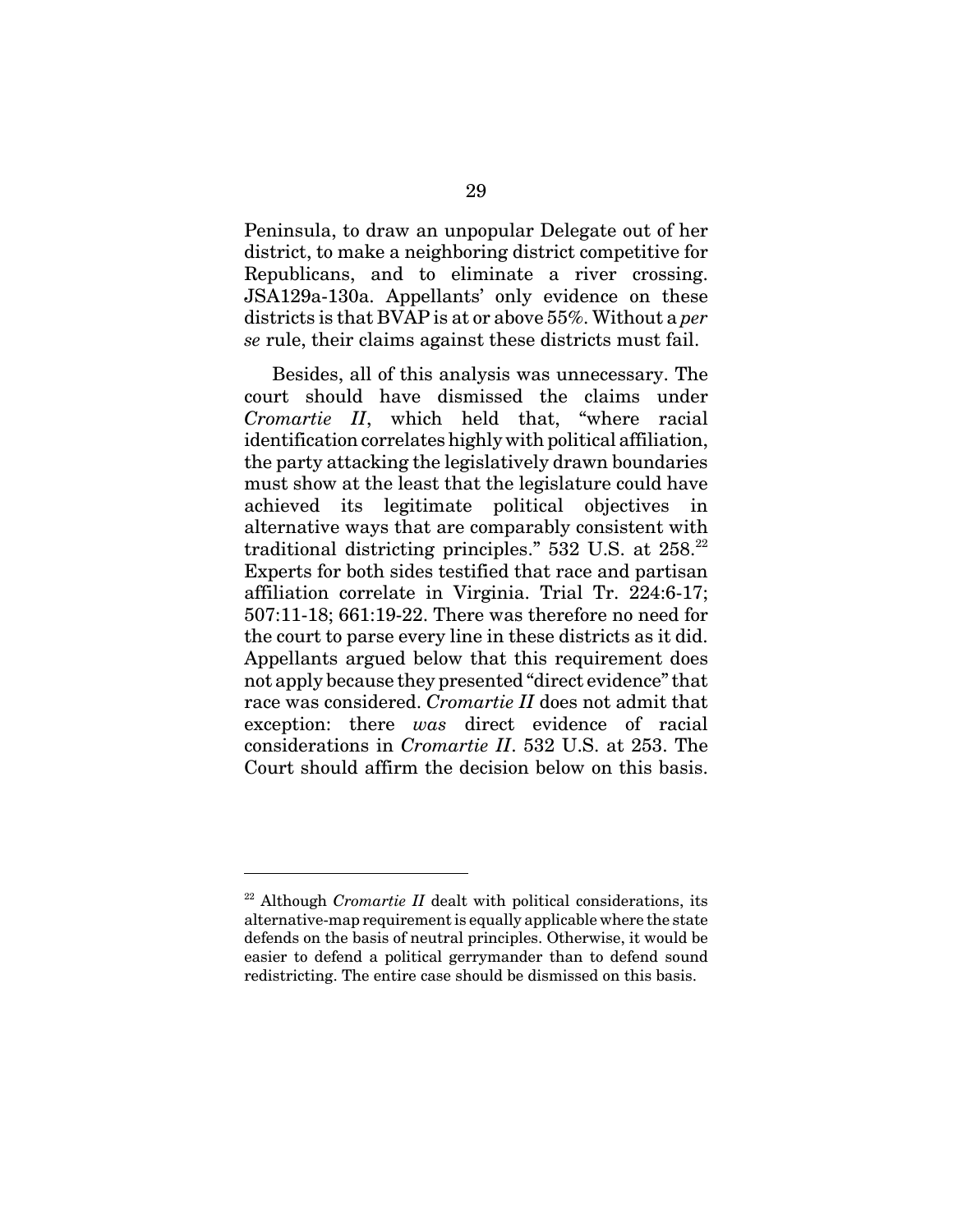*See, e.g.*, *Jennings v. Stephens*, 135 S. Ct. 793, 798  $(2015)^{23}$ 

#### **III. All Challenged Districts Were Narrowly Tailored**

Appellants' claims against all districts also fail on the narrow-tailoring inquiry. *See, e.g.*, *Miller*, 515 U.S. at 920-27. Eight justices of the Court have endorsed the position that compliance with Section 5 of the Voting Rights Act is a compelling state interest. *LULAC*, 548 U.S. at 518 (Scalia, J., Roberts, C.J., Thomas & Alito, JJ.); *id.* at 475 n.12 (Stevens & Breyer, JJ.); *id.* at 485 n.2 (Souter & Ginsburg, JJ.). $^{24}$ 

A district is narrowly tailored under Section 5 when a legislature has a "strong basis in evidence" to believe race-based measures are necessary to preserve the minority community's ability to elect its candidate of choice. *ALBC*, 135 S. Ct. at 1273-74 (quotation omitted). The Virginia House had copious evidence that allowing districts to fall to a raw majority would be retrogressive. The Delegates were aware of low voter turnout among minorities, Pl's Ex. 33 at 45, and

 $23$  For the first time in their post-trial reply brief, Appellants argued that two plans drafted in 2011, but never formally proposed, are their proposed alternatives. They made only passing reference to the plans and failed to show how they achieved any of the House's neutral goals. The argument is forfeited. *Republic of Argentina v. NML Capital, Ltd.*, 134 S. Ct. 2250, 2255 n.2 (2014).

 $24$  The House preserved the argument below that the districts are narrowly tailored under Section 2 of the Voting Rights Act. Because the district court only addressed Section 5, the House focuses here on that provision. It intends to continue to press a Section 2 defense if litigation continues*.*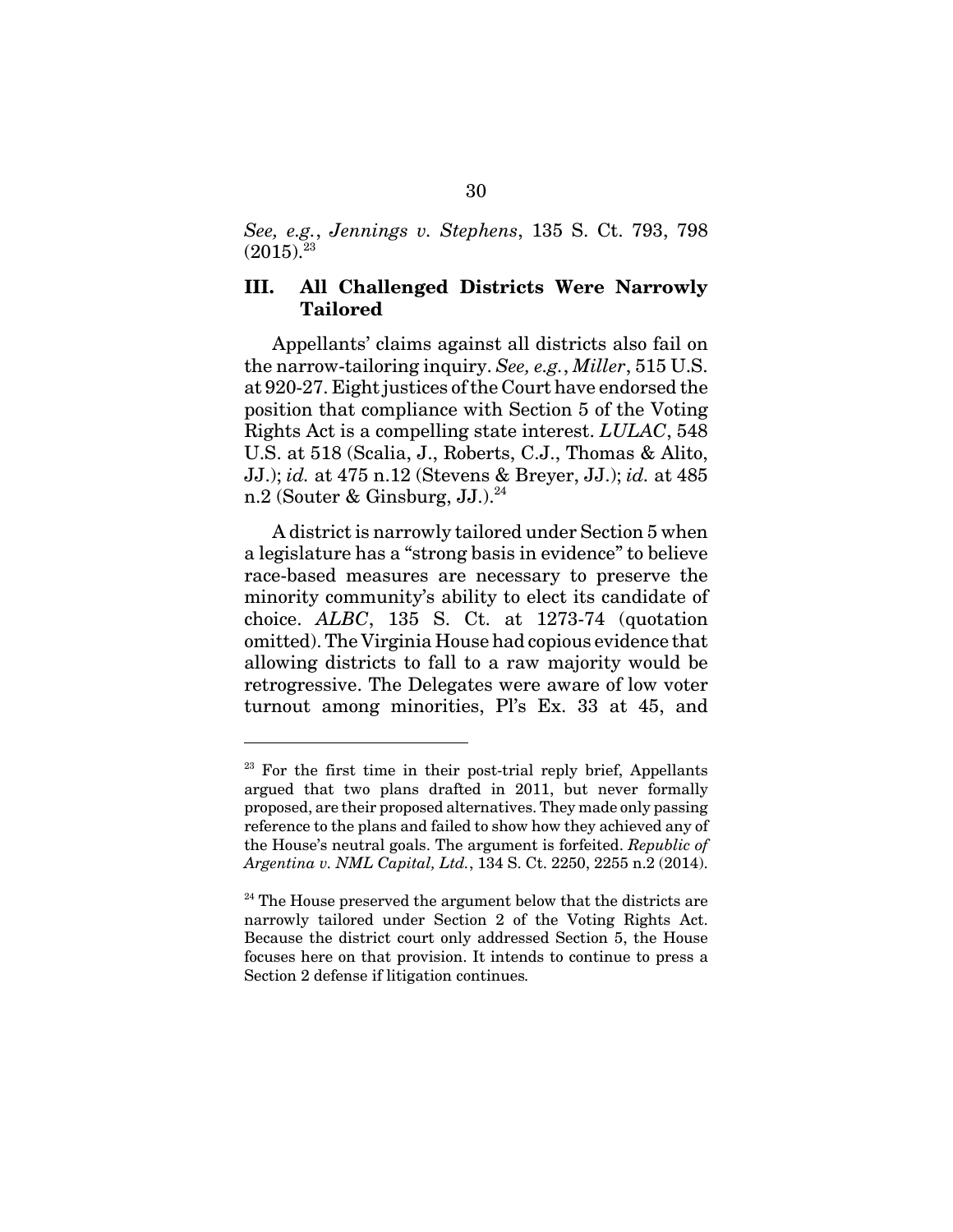declining BVAP in some districts likely to continue for the next decade, Pl's Ex. 35 at 41-42. The district court heard testimony of defeats of minority-preferred candidates in many of the Challenged Districts in recent memory. Trial Tr. 454:1-462:11, 488:14-25. That was significant given the lack of contested races and strong incumbent performance. *See, e.g.*, Trial Tr. 766:11-16. For the same reason, the Delegates were concerned about the ability of future, non-incumbent, minority-preferred candidates to win, and the success of incumbents by itself was not sufficient evidence of that ability. Pl's Ex. 32 at 14, 23.

The House's uncertainty on this score required it to maintain the Challenged Districts at supermajority BVAP levels. As amended to adopt the position of Justice Souter's dissent in *Georgia v. Ashcroft*, *see ALBC*, 135 S. Ct. at 1273, Section 5 treats "a reduction in supermajority districts" as "potentially and fatally retrogressive," at least where the minority voting population approaches a bare majority. 539 U.S. at 492-93 (Souter, J., dissenting). *Ashcroft* concerned three districts in Georgia's 2001 Senate redistricting plan that dropped, respectively, from 60.58% to 50.31% BVAP, from 55.43% to 50.66% BVAP, and from 62.45% to 50.80% BVAP. 539 U.S. at 472-73. Justice Souter's dissent would have denied preclearance to those districts, because the state could not satisfy its "burden of proving that nonminority voters will reliably vote along with the minority."25 *Id.* at 492.

<sup>25</sup> The *Ashcroft* majority would have allowed states discretion either to "create a certain number of 'safe' districts" or to create a higher "number of districts in which it is likely—although perhaps not quite as likely as under the benchmark plan—that minority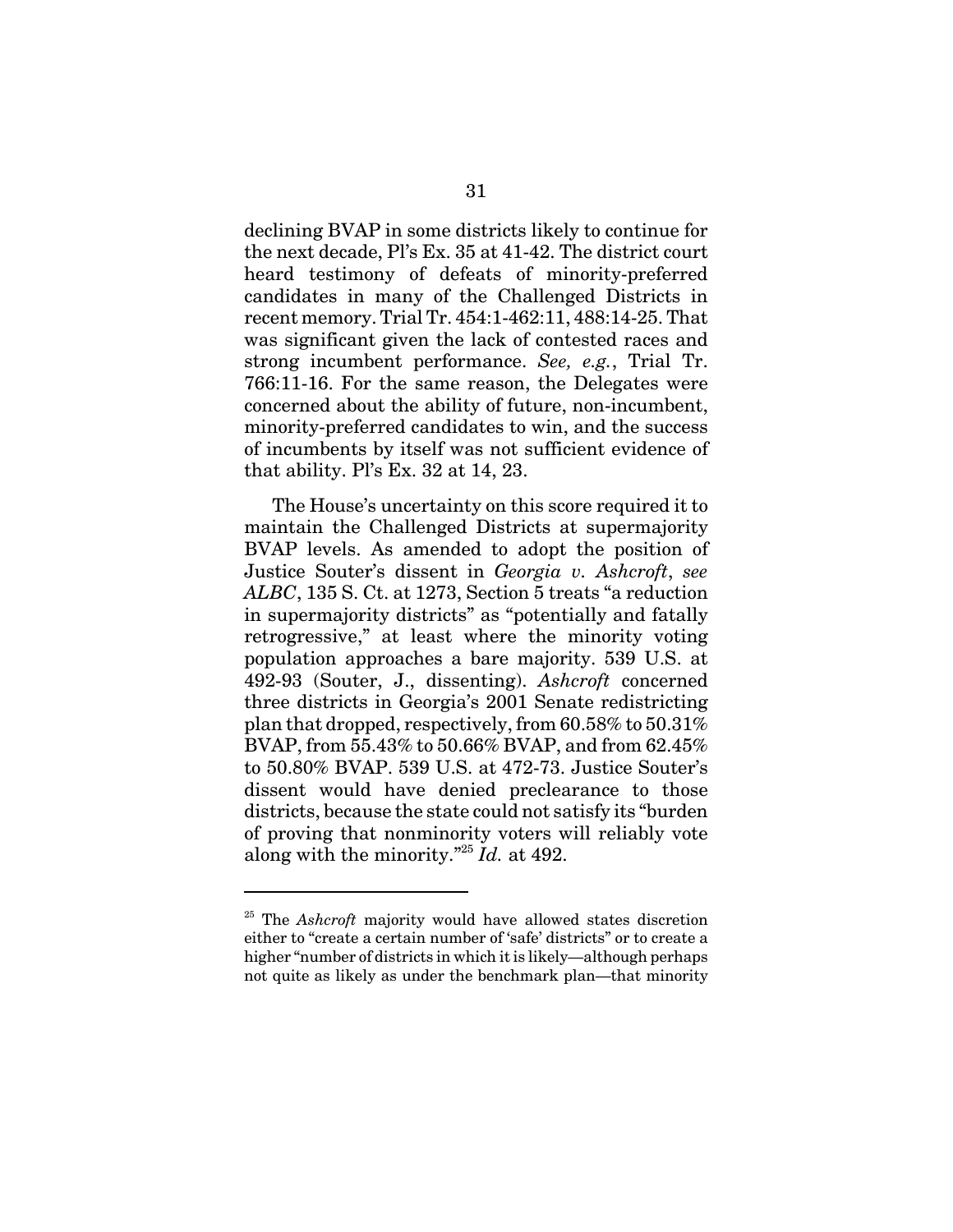Virginia could not meet that burden. Appellants' expert at trial admitted that there was not sufficient data on Virginia House races "to do a meaningful analysis." Trial Tr. 761:1-15. Not surprisingly, the district court discredited Appellants' racially polarized voting analysis because it used general-election data from even-year elections and could not reliably predict voting patterns in odd-year House primaries. JSA 105a n.37. Thus, to this day no one has been able to prove the minimum BVAP levels required to avoid retrogression. The House was therefore required to maintain minority percentages in the Challenged Districts at supermajority levels. *Ashcroft*, 539 U.S. at 492 (Souter, J., dissenting). Because there is no discernible magic number, as Appellants assume, between 50% and 55% that can be adduced for each district, there was no meaningful basis available to distinguish between 55% and some number in the near vicinity.<sup>26</sup>

Requiring a more precise answer on this question would demand that states "guess precisely what percentage reduction a court or the Justice Department might eventually find to be retrogressive." *ALBC*, 135 S. Ct. at 1273. In fact, courts have frequently used rules of thumb as the House did, often arriving at

voters will be able to elect candidates of their choice." *Id.* at 480. "Section 5 does not dictate that a State must pick one of these methods of redistricting over another." *Id.*

 $26$  An informative statistical analysis answering this question cannot, in fact, be prepared before a plan is finalized because endogenous elections provide the most informative data. Data from previous districts will be a mismatch to the precincts in the new districts. Trial Tr. 700:2-7, 701:20-702:10*.*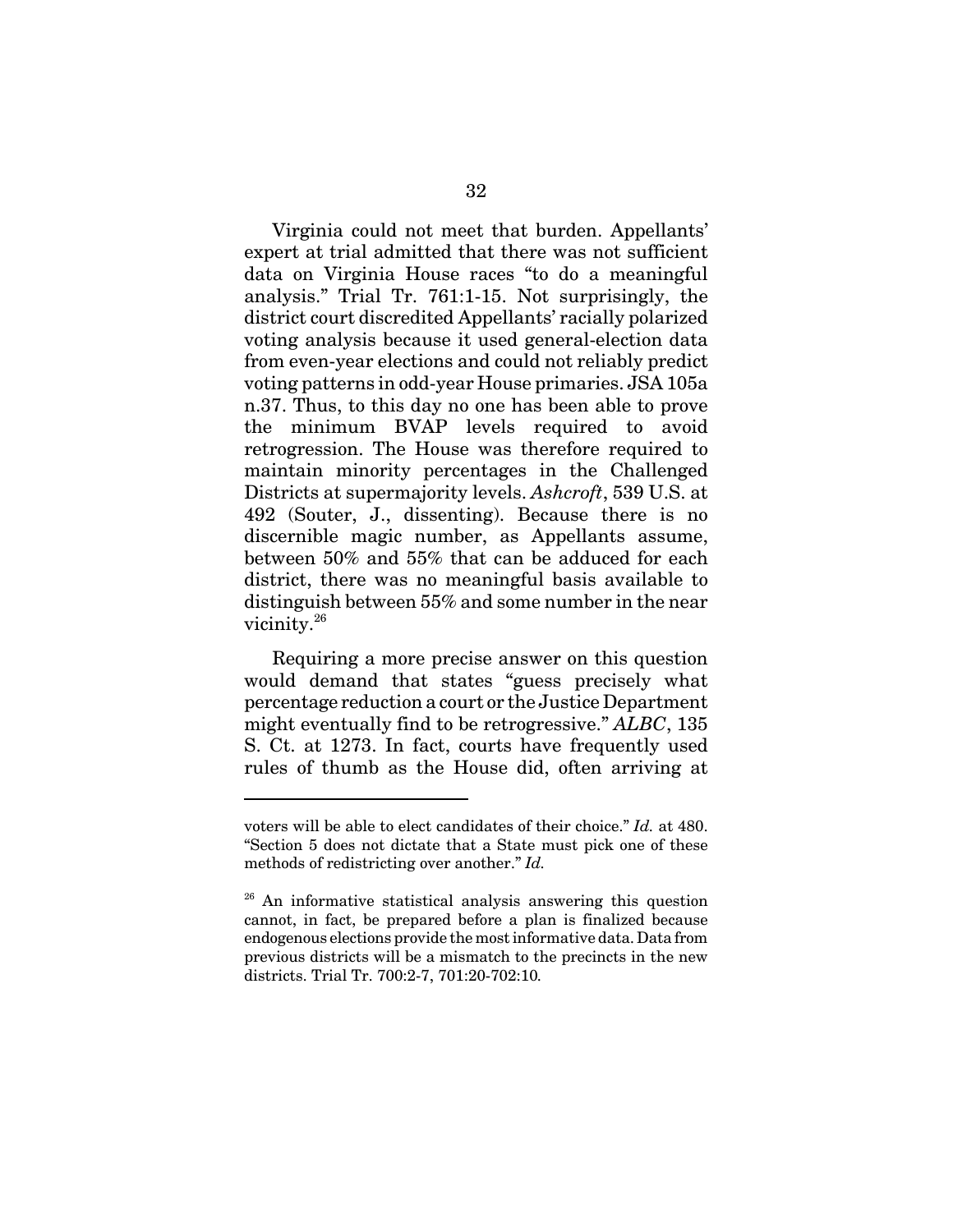higher thresholds than 55%. One leading case adopted a 65% total-population threshold:

This figure is derived by augmenting a simple majority with an additional 5% for young population, 5% for low voter registration and 5% for low voter turn-out, for a total increment of 15%. This leads to a total target figure of 65% of total population. Obviously if voting age population statistics are used, 5% would drop out of the formula, leaving something in the vicinity of 60% of voting age population as the target percentage.

*Ketchum v. Byrne*, 740 F.2d 1398, 1415 (7th Cir. 1984); *see also NAACP v. Austin*, 857 F. Supp. 560, 574 n.13 (E.D. Mich. 1994); *Jeffers v. Clinton*, 756 F. Supp. 1195, 1198 (E.D. Ark. 1990); *Smith v. Clinton*, 687 F. Supp. 1361, 1363 (E.D. Ark. 1988); *Neal v. Coleburn*, 689 F. Supp. 1426, 1438 (E.D. Va. 1988); *Bone Shirt v. Hazeltine*, 461 F.3d 1011, 1023 (8th Cir. 2006).

Appellants stake their entire narrow-tailoring argument on *ALBC*, 135 S. Ct. at 1272-74. But they fail to appreciate the difference between the 70% BVAP level discussed in *ALBC* and the far lower percentages here. The Court in *ALBC* suggested that "a 1% reduction in a 70% black population" or a reduction "from, say, 70% to 65%" may not be retrogressive. 135 S. Ct. at 1273. That is because there is nothing special about a 70% majority versus a 69% or 65% majority in a majority-rule contest. But there *is* something unique about the number 50%. Accordingly, as between a 60% or 55% majority and a 50% majority, Justice Souter's *Ashcroft* dissent detected meaningful retrogression—at least if "voting power" was the focus. 539 U.S. at 495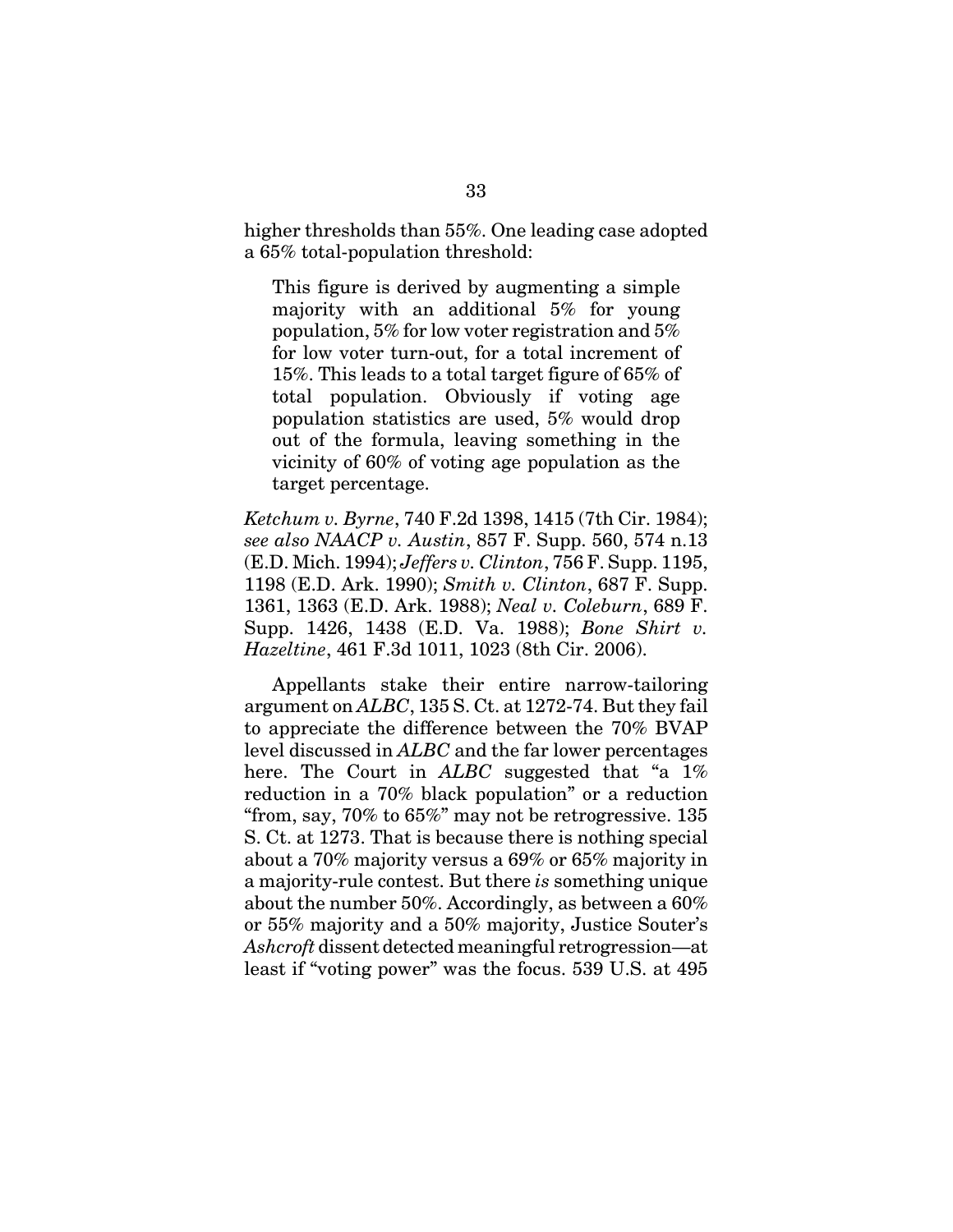(Souter, J., dissenting). Those very numbers are at issue here, and voting power is the focus under the amended statute. Requiring the House to prove at preclearance that reducing supermajority districts to near 50% BVAP was not retrogressive only to require the House in *Shaw* litigation to prove that maintaining districts modestly above 50% was absolutely necessary would be more than "a trap for [the] unwary." *ALBC*, 135 S. Ct. at 1273-74. It would make redistricting  $impossible.<sup>27</sup>$ 

At the very least, HD75, the only district subjected to strict scrutiny below, was narrowly tailored. Appellants' own expert found "high rates of [racial] polarization" in HD75, even under an analysis designed to under-report racially polarized voting. JSA 104a (alteration in original). Delegate Tyler barely succeeded in winning the seat in 2005. In a five-way primary election with two white contestants, she won by fewer than 330 votes. Trial Tr. 323:19-324:1. In the general election, she barely won a one-on-one election against a white candidate. Trial Tr. 324:2-3; *see also* JSA 102a (crediting this testimony). A meaningful portion of the minority population in this district is imprisoned and so counts in the district's BVAP but cannot vote. JSA 103a. Section 5 "requires the jurisdiction to maintain a minority's ability to elect a preferred candidate of choice." *ALBC*, 135 S. Ct. at 1272. There was every

<sup>&</sup>lt;sup>27</sup> The *ALBC* plaintiffs cited the 2001 Alabama plan as an example of typical Voting Rights Act compliance because, rather than strictly maintain BVAP levels, Alabama in 2001 "said [in its preclearance submission] that the number for the ability to elect was a 55 percent black voting age population." Transcript of Oral Argument at 67, *ALBC* (No. 13-895).